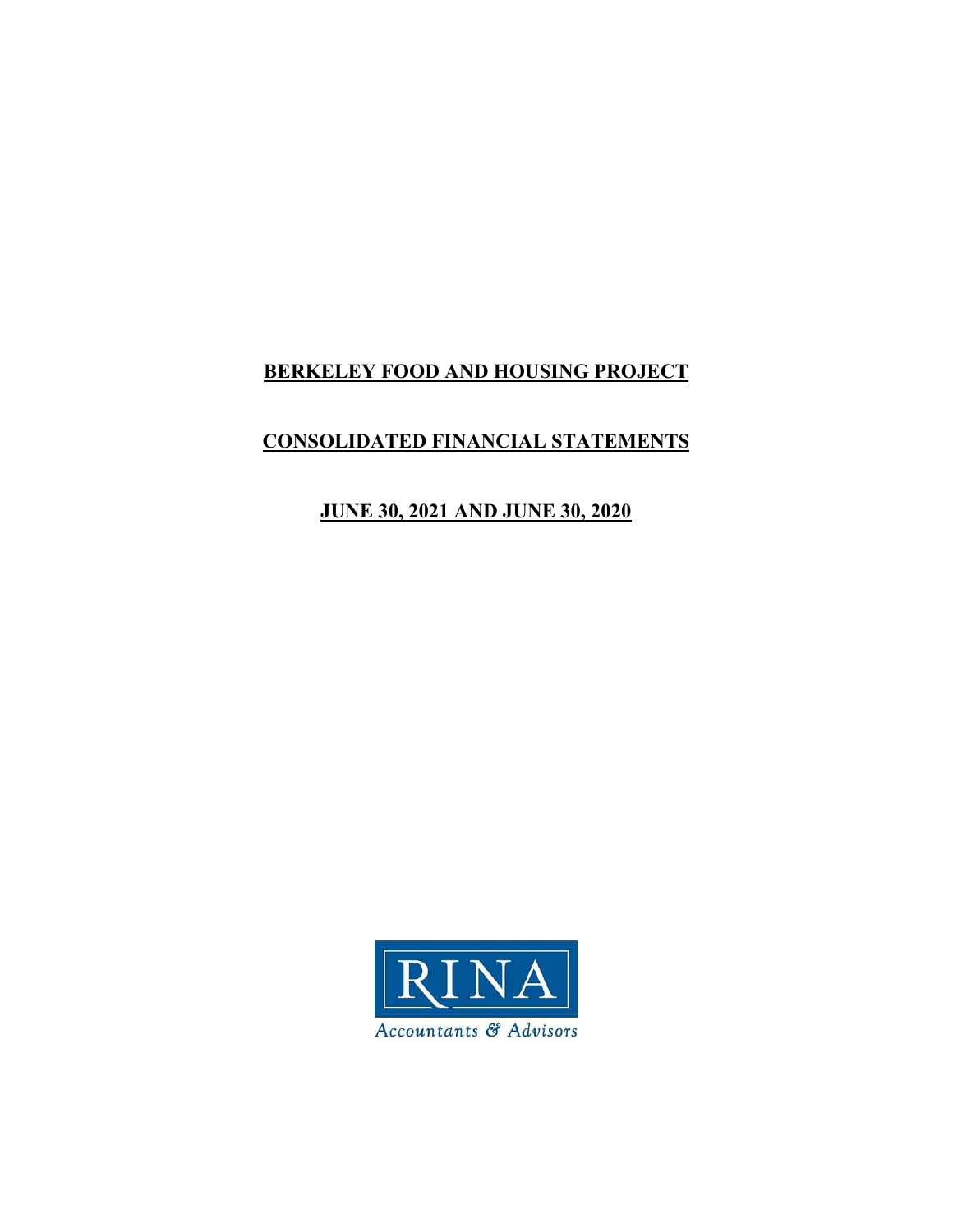# **TABLE OF CONTENTS JUNE 30, 2021 AND JUNE 30, 2020**

|                                                | Page(s)        |
|------------------------------------------------|----------------|
| Independent auditors' report                   | $2 - 3$        |
| Consolidated statements of financial position  | $\overline{4}$ |
| Consolidated statements of activities          | $5 - 6$        |
| Consolidated statements of functional expenses | $7 - 8$        |
| Consolidated statements of cash flows          | 9              |
| Notes to consolidated financial statements     | $10 - 21$      |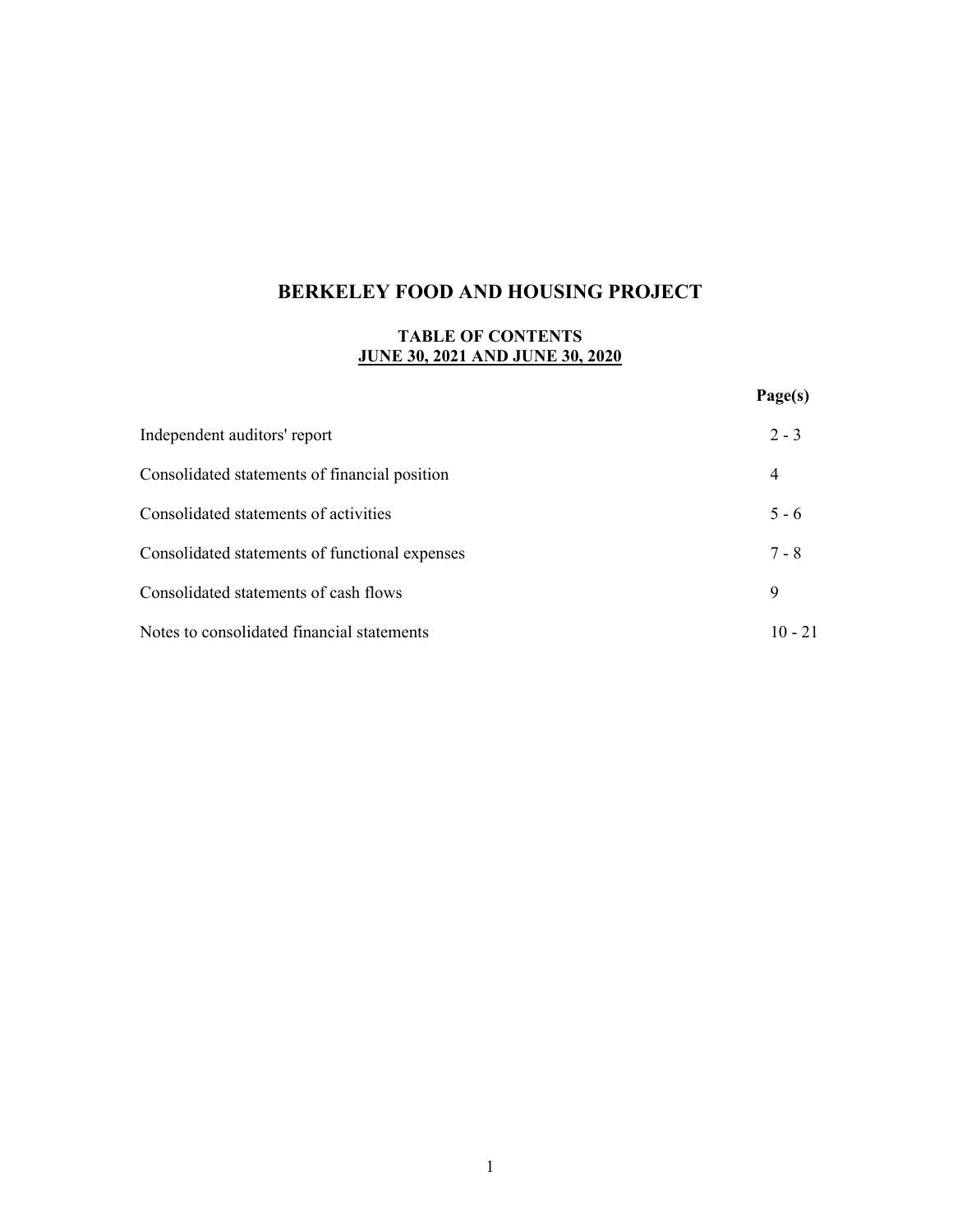

# **Independent Auditors' Report**

Board of Directors Berkeley Food and Housing Project

We have audited the accompanying consolidated financial statements of Berkeley Food and Housing Project, which comprise the consolidated statements of financial position as of June 30, 2021, and the related consolidated statements of activities, functional expenses and cash flows for the year then ended, and the related notes to the consolidated financial statements.

# **Management's Responsibility for the Financial Statements**

Management is responsible for the preparation and fair presentation of these consolidated financial statements in accordance with accounting principles generally accepted in the United States of America; this includes the design, implementation, and maintenance of internal control relevant to the preparation and fair presentation of consolidated financial statements that are free from material misstatement, whether due to fraud or error.

# **Auditor's Responsibility**

Our responsibility is to express an opinion on these consolidated financial statements based on our audit. We conducted our audit in accordance with auditing standards generally accepted in the United States of America and the standards applicable to financial audits contained in *Government Auditing Standards*, issued by the Comptroller General of the United States. Those standards require that we plan and perform the audit to obtain reasonable assurance about whether the consolidated financial statements are free from material misstatement.

An audit involves performing procedures to obtain audit evidence about the amounts and disclosures in the consolidated financial statements. The procedures selected depend on the auditor's judgment, including the assessment of the risks of material misstatement of the consolidated financial statements, whether due to fraud or error. In making those risk assessments, the auditor considers internal control relevant to the Organization's preparation and fair presentation of the consolidated financial statements in order to design audit procedures that are appropriate in the circumstances, but not for the purpose of expressing an opinion on the effectiveness of the Organization's internal control. Accordingly, we express no such opinion. An audit also includes evaluating the appropriateness of accounting policies used and the reasonableness of significant accounting estimates made by management, as well as evaluating the overall presentation of the consolidated financial statements.

We believe that the audit evidence we have obtained is sufficient and appropriate to provide a basis for our audit opinion.

# **Opinion**

In our opinion, the 2021 consolidated financial statements referred to above present fairly, in all material respects, the financial position of Berkeley Food and Housing Project as of June 30, 2021, and the changes in its net assets and its cash flows for the year then ended in accordance with accounting principles generally accepted in the United States of America.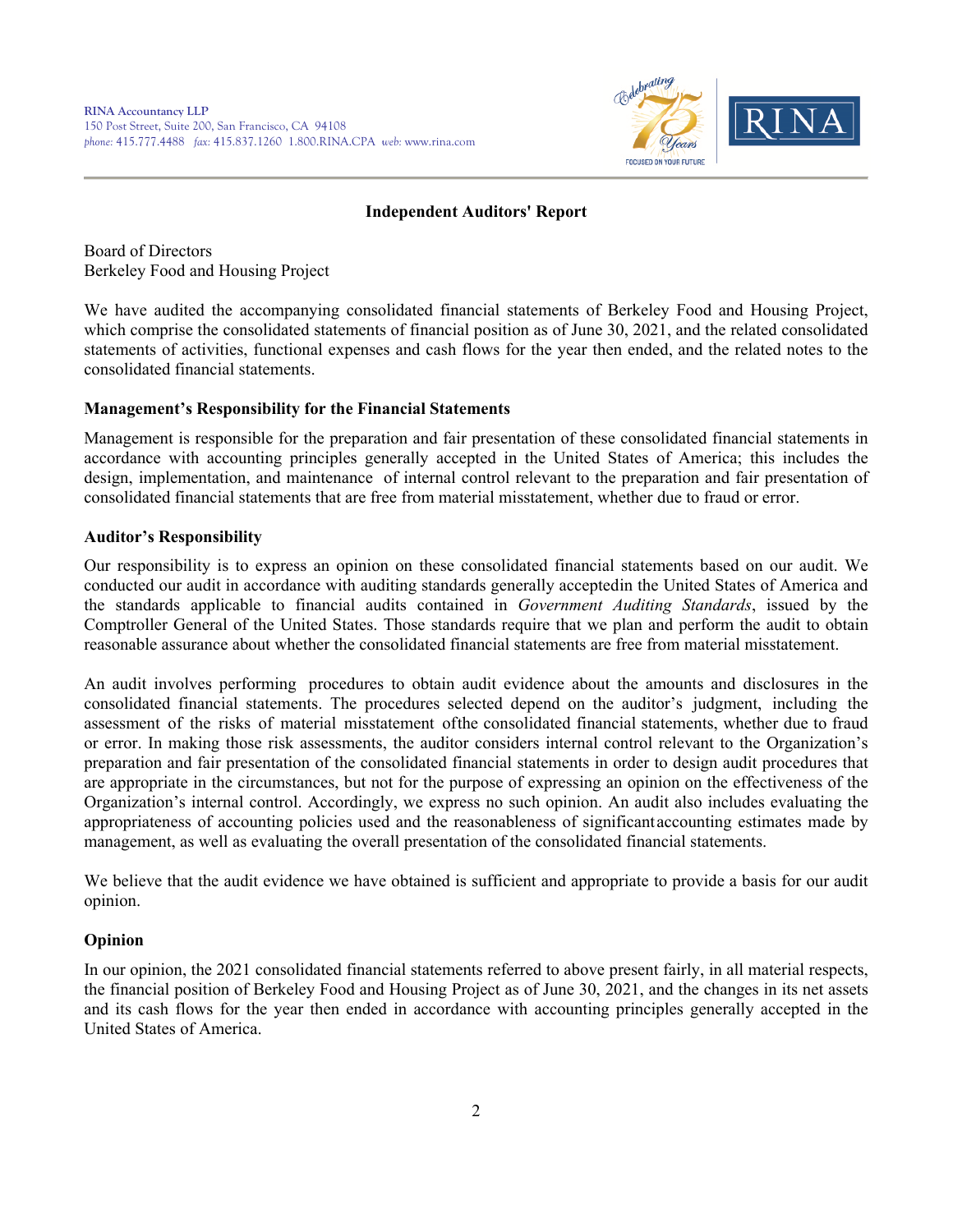## **Prior Period Financial Statements**

The financial statements of Berkeley Food and Housing Project as of June 30, 2020, were audited by Izabal, Bernaciak & Company, who combined with Grant Bennett Associates as of January 1, 2021, and whose report dated June 28, 2021, expressed an unmodified opinion on those statements.

RINA Accombances LLP

Certified Public Accountants

San Francisco, California January 14, 2022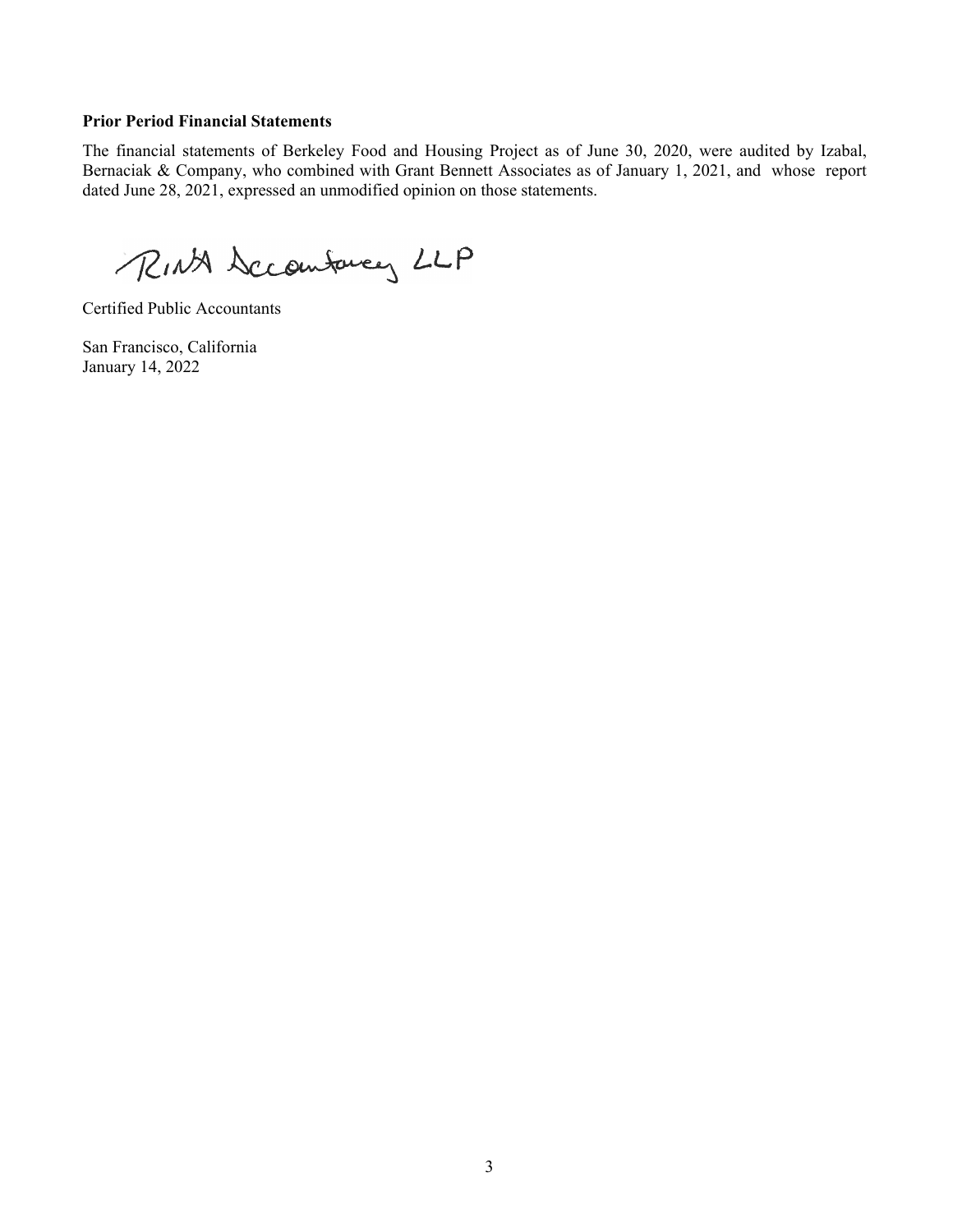# **CONSOLIDATED STATEMENTS OF FINANCIAL POSITION**

| <b>ASSETS</b>                               | June 30, 2021 |           | June 30, 2020 |           |
|---------------------------------------------|---------------|-----------|---------------|-----------|
| <b>CURRENT:</b>                             |               |           |               |           |
| Cash and cash equivalents                   | \$            | 2,300,304 | \$            | 1,458,262 |
| Investments                                 |               |           |               | 62,438    |
| Accounts receivable                         |               | 3,452,682 |               | 1,314,912 |
| Prepaid expenses                            |               | 188,001   |               | 132,284   |
| Deposits                                    |               | 62,025    |               | 46,590    |
| TOTAL CURRENT ASSETS                        |               | 6,003,012 |               | 3,014,486 |
| PROPERTY AND EQUIPMENT, net                 |               | 1,886,463 |               | 1,967,757 |
| <b>OTHER ASSETS:</b>                        |               |           |               |           |
| Intangibles, net                            |               | 11,209    |               |           |
| <b>TOTAL ASSETS</b>                         | \$            | 7,900,684 | \$            | 4,982,243 |
| LIABILITIES AND NET ASSETS                  |               |           |               |           |
| <b>CURRENT:</b>                             |               |           |               |           |
| Accounts payable                            | \$            | 890,305   | \$            | 126,834   |
| Accrued vacation, payroll and payroll taxes |               | 567,448   |               | 324,496   |
| Accrued liabilities                         |               | 76,156    |               |           |
| Deferred revenue                            |               | 855,259   |               | 326,263   |
| Security deposits, client savings and       |               |           |               |           |
| pass-through funds                          |               | 20,523    |               | 119,451   |
| Loan payable - short-term                   |               |           |               | 12,000    |
| Mortgages payable - short-term              |               |           |               | 248,000   |
| PPP Loan                                    |               | 874,230   |               |           |
| TOTAL CURRENT LIABILITIES                   |               | 3,283,921 |               | 1,157,044 |
| LONG-TERM:                                  |               |           |               |           |
| Interest payable                            |               | 879,278   |               | 839,220   |
| Loan payable - long-term                    |               |           |               | 24,195    |
| Mortgages payable - long-term               |               | 835,630   |               | 587,630   |
| Paycheck Protection Program Loan            |               |           |               | 874,230   |
| TOTAL LONG-TERM LIABILITIES                 |               | 1,714,908 |               | 2,325,275 |
| <b>TOTAL LIABILITIES</b>                    |               | 4,998,829 |               | 3,482,319 |
| <b>NET ASSETS:</b>                          |               |           |               |           |
| Without donor restriction                   |               | 2,321,503 |               | 1,154,736 |
| With donor restriction                      |               | 580,352   |               | 345,188   |
| TOTAL NET ASSETS                            |               | 2,901,855 |               | 1,499,924 |
| TOTAL LIABILITIES AND NET ASSETS            | \$            | 7,900,684 | \$            | 4,982,243 |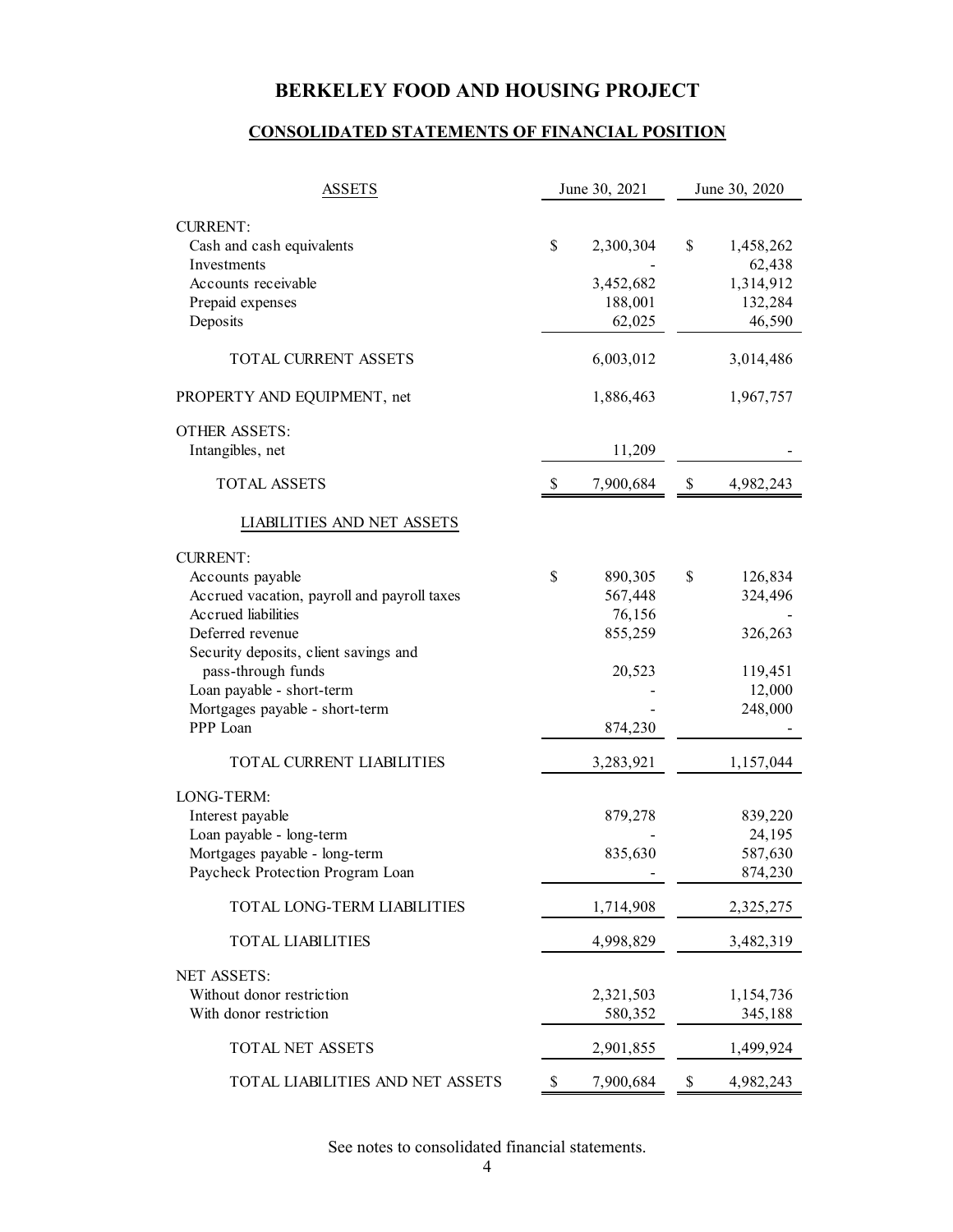# **CONSOLIDATED STATEMENTS OF ACTIVITIES**

# **YEAR ENDED JUNE 30, 2021**

|                                      | Without Donor    | With Donor    |                  |
|--------------------------------------|------------------|---------------|------------------|
|                                      | Restriction      | Restriction   | Total            |
| REVENUE AND SUPPORT:                 |                  |               |                  |
| Government grants:                   |                  |               |                  |
| Federal                              | \$<br>14,606,617 | \$            | 14,606,617<br>\$ |
| Alameda County                       | 1,938,948        |               | 1,938,948        |
| Contra Costa                         | 1,992            |               | 1,992            |
| City of Albany                       | 517,517          |               | 517,517          |
| City of Berkeley                     | 1,607,274        |               | 1,607,274        |
| City of Emeryville                   | (2,971)          |               | (2,971)          |
| Other                                | 12,000           |               | 12,000           |
| Contributions:                       |                  |               |                  |
| Donations - operating                | 1,233,923        | 429,230       | 1,663,153        |
| In-kind donations                    | 76,361           |               | 76,361           |
| Program service revenue              | 359,910          |               | 359,910          |
| Rental income                        | 4,602            |               | 4,602            |
| Investment income                    | 32,102           |               | 32,102           |
| Unrealized gain/loss on investments  |                  |               |                  |
| Developer fees                       | 502,500          |               | 502,500          |
| Other income/loss                    | 6,188            |               | 6,188            |
| Net assets released from restriction | 194,066          | (194,066)     |                  |
| <b>TOTAL REVENUE</b>                 | 21,091,029       | 235,164       | 21,326,193       |
| <b>EXPENSES:</b>                     |                  |               |                  |
| Program services                     | 17,764,020       |               | 17,764,020       |
| Management and general               | 1,549,446        |               | 1,549,446        |
| Fundraising and capital campaign     | 610,796          |               | 610,796          |
| <b>TOTAL EXPENSES</b>                | 19,924,262       |               | 19,924,262       |
| <b>CHANGE IN NET ASSETS</b>          | 1,166,767        | 235,164       | 1,401,931        |
| NET ASSETS, beginning of year        | 1,154,736        | 345,188       | 1,499,924        |
| NET ASSETS, end of year              | \$<br>2,321,503  | \$<br>580,352 | 2,901,855<br>\$  |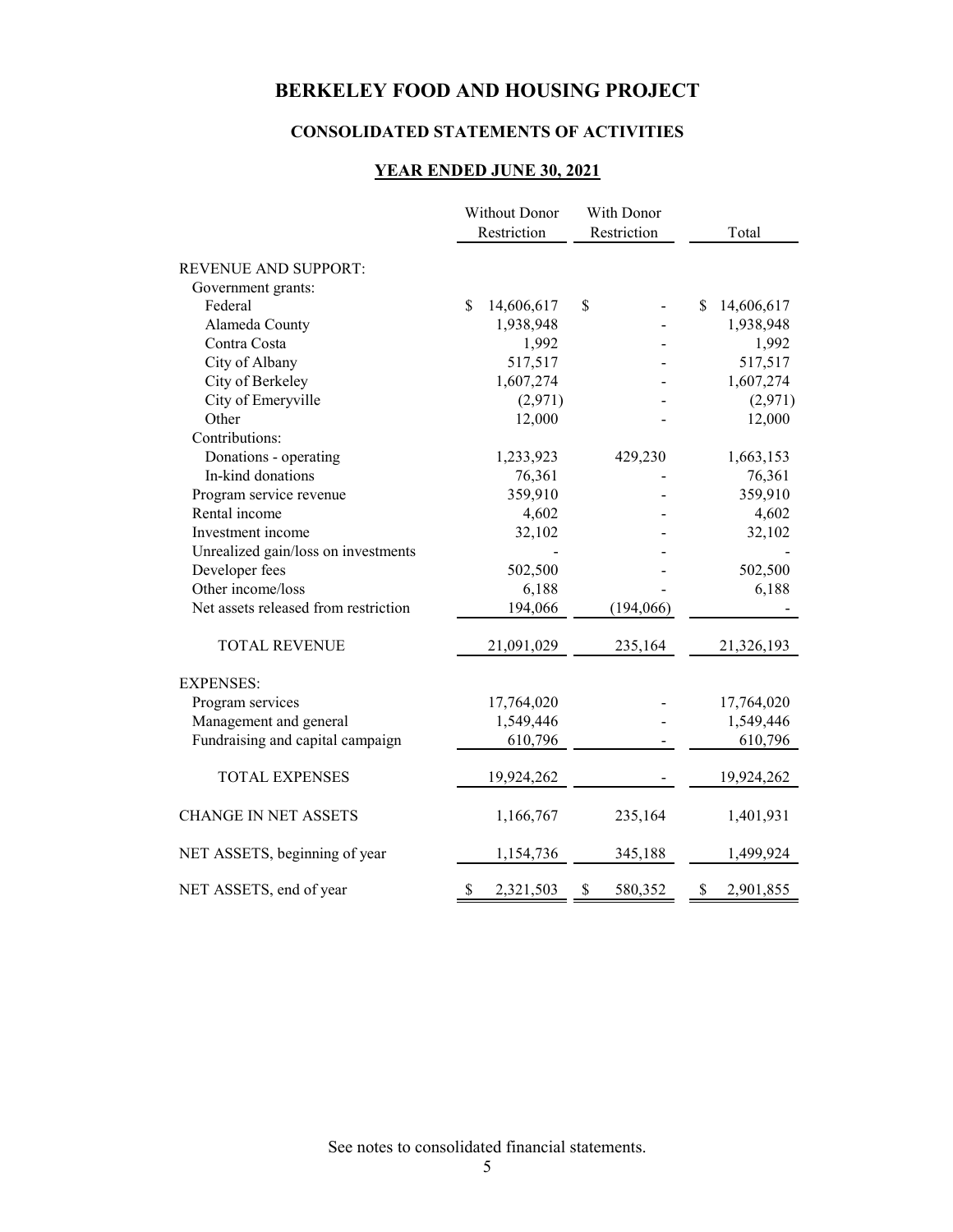# **CONSOLIDATED STATEMENTS OF ACTIVITIES**

# **YEAR ENDED JUNE 30, 2020**

|                                      | Without Donor<br>Restriction |            | With Donor<br>Restriction |             | Total           |
|--------------------------------------|------------------------------|------------|---------------------------|-------------|-----------------|
| <b>REVENUE AND SUPPORT:</b>          |                              |            |                           |             |                 |
| Government grants:                   |                              |            |                           |             |                 |
| Federal                              | \$                           | 4,848,637  | \$                        |             | \$<br>4,848,637 |
| Alameda County                       |                              | 103,844    |                           |             | 103,844         |
| Contra Costa                         |                              | 455,619    |                           |             | 455,619         |
| City of Albany                       |                              | 388,034    |                           |             | 388,034         |
| City of Berkeley                     |                              | 1,027,852  |                           |             | 1,027,852       |
| City of Emeryville                   |                              | 198,069    |                           |             | 198,069         |
| Contributions:                       |                              |            |                           |             |                 |
| Donations - operating                |                              | 1,092,460  |                           |             | 1,092,460       |
| In-kind donations                    |                              | 44,120     |                           |             | 44,120          |
| Government revenue:                  |                              |            |                           |             |                 |
| Alameda County                       |                              | 683,102    |                           |             | 683,102         |
| Program service revenue              |                              | 319,581    |                           |             | 319,581         |
| Rental income                        |                              | 9,111      |                           |             | 9,111           |
| Investment income                    |                              | 7,189      |                           |             | 7,189           |
| Unrealized gain/loss on investments  |                              | 3,622      |                           |             | 3,622           |
| Other income/loss                    |                              | 45,863     |                           |             | 45,863          |
| Net assets released from restriction |                              | 1,125,165  |                           | (1,125,165) |                 |
| <b>TOTAL REVENUE</b>                 |                              | 10,352,268 |                           | (1,125,165) | 9,227,103       |
| <b>EXPENSES:</b>                     |                              |            |                           |             |                 |
| Program services                     |                              | 8,039,375  |                           |             | 8,039,375       |
| Management and general               |                              | 1,005,487  |                           |             | 1,005,487       |
| Fundraising and capital campaign     |                              | 339,886    |                           |             | 339,886         |
| <b>TOTAL EXPENSES</b>                |                              | 9,384,748  |                           |             | 9,384,748       |
| <b>CHANGE IN NET ASSETS</b>          |                              | 967,520    |                           | (1,125,165) | (157, 645)      |
| NET ASSETS, beginning of year        |                              | 187,216    |                           | 1,470,353   | 1,657,569       |
| NET ASSETS, end of year              | \$                           | 1,154,736  | \$                        | 345,188     | \$<br>1,499,924 |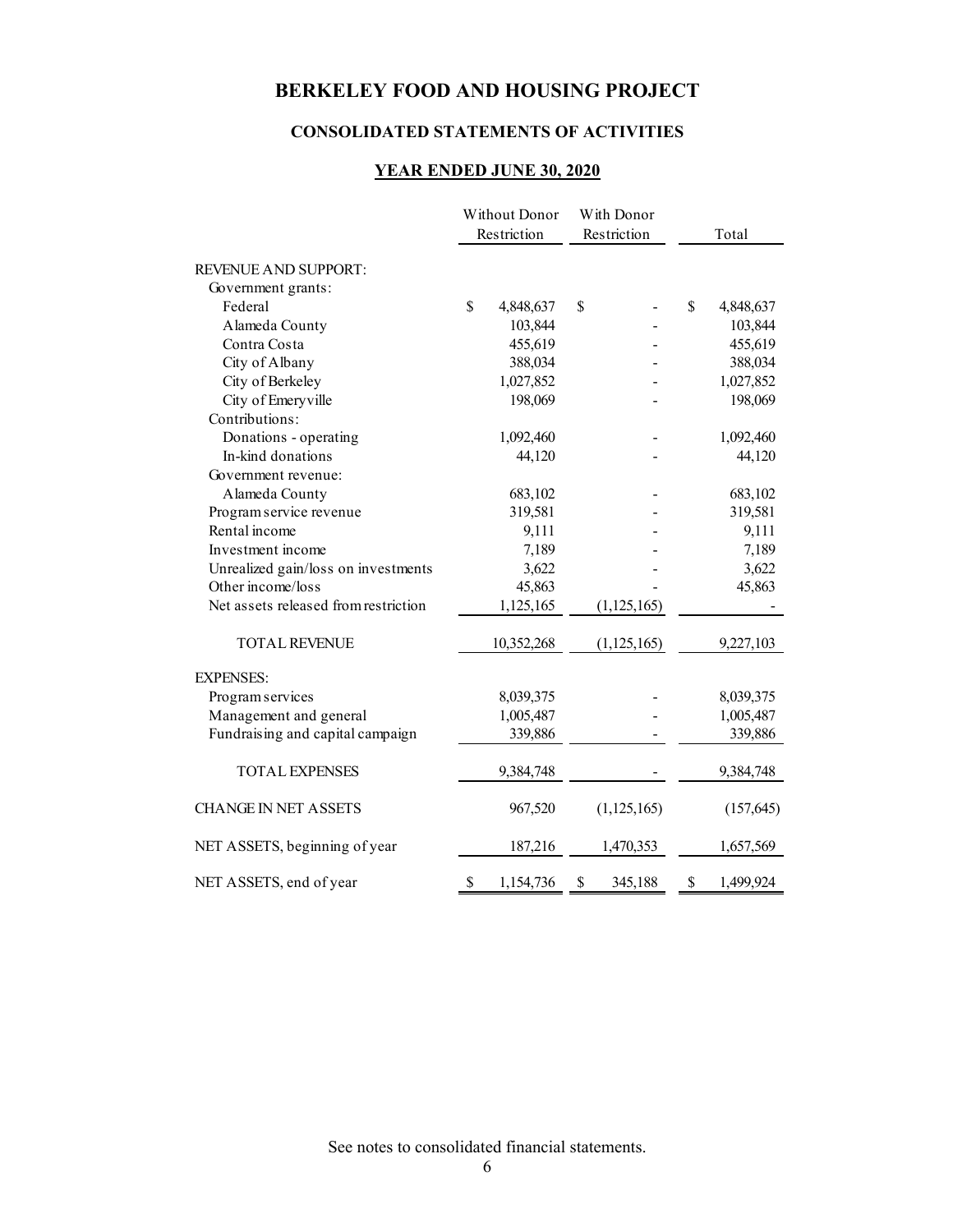#### **CONSOLIDATED STATEMENTS OF FUNCTIONAL EXPENSES**

# **YEAR ENDED JUNE 30, 2021**

|                                   |    |                      |               |           |                  | Supporting Services |              |            |     |                  |    |            |
|-----------------------------------|----|----------------------|---------------|-----------|------------------|---------------------|--------------|------------|-----|------------------|----|------------|
|                                   |    | Program Services     |               |           | Total<br>Program |                     |              | Management |     | Fundraising      |    |            |
|                                   |    | Supportive Services  |               | All Other |                  |                     |              | and        | and |                  |    |            |
|                                   |    | for Veteran Families |               | Programs  |                  | Services            |              | General    |     | Capital Campaign |    | Total      |
| Personnel:                        |    |                      |               |           |                  |                     |              |            |     |                  |    |            |
| Salaries and wages                | \$ | 3,356,626            | \$            | 2,011,007 | S                | 5,367,633           | \$           | 489,377    | S   | 337,380          | \$ | 6,194,390  |
| Payroll taxes and benefits        |    | 720,465              |               | 404,194   |                  | 1,124,659           |              | 85,930     |     | 50,053           |    | 1,260,642  |
| Total personnel                   |    | 4,077,091            |               | 2,415,201 |                  | 6,492,292           |              | 575,307    |     | 387,433          |    | 7,455,032  |
| Operating:                        |    |                      |               |           |                  |                     |              |            |     |                  |    |            |
| Client rents                      |    | 8,791,746            |               | 45,587    |                  | 8,837,333           |              |            |     |                  |    | 8,837,333  |
| Rent                              |    | 249,358              |               | 239,512   |                  | 488,870             |              | 48,409     |     | 26,068           |    | 563,347    |
| Information technology            |    | 268,319              |               | 156,418   |                  | 424,737             |              | 97,763     |     | 20,993           |    | 543,493    |
| Professional fees                 |    | 2,442                |               | 43,812    |                  | 46,254              |              | 384,166    |     |                  |    | 430,420    |
| Contracted program services       |    | 164,516              |               | 35,578    |                  | 200,094             |              | 133,868    |     | ÷.               |    | 333,962    |
| Program supplies                  |    | 5,547                |               | 103,214   |                  | 108,761             |              | 82,615     |     | 392              |    | 191,768    |
| Repairs and maintenance           |    | 30,927               |               | 132,873   |                  | 163,800             |              | 24,268     |     | 2,330            |    | 190,398    |
| Utilities                         |    | 13,993               |               | 149,967   |                  | 163,960             |              | 8,897      |     | 3,311            |    | 176,168    |
| Food costs                        |    | 683                  |               | 146,834   |                  | 147,517             |              |            |     |                  |    | 147,517    |
| Telephone                         |    | 66,527               |               | 29,765    |                  | 96,292              |              | 34,748     |     | 6,146            |    | 137,186    |
| Travel and transportation         |    | 103,985              |               | 21,238    |                  | 125,223             |              | 11,537     |     | 280              |    | 137,040    |
| Marketing and development         |    | 1,719                |               | 1,057     |                  | 2,776               |              |            |     | 124,097          |    | 126,873    |
| Program security                  |    |                      |               | 116,317   |                  | 116,317             |              |            |     |                  |    | 116,317    |
| Staff development                 |    | 12,895               |               | 4,227     |                  | 17,122              |              | 56,227     |     | 4,042            |    | 77,391     |
| Office supplies                   |    | 29,562               |               | 4,013     |                  | 33,575              |              | 28,699     |     | 3,993            |    | 66,267     |
| Household equipment rental        |    | 40,412               |               | 20,056    |                  | 60,468              |              |            |     | ÷,               |    | 60,468     |
| Insurance                         |    | 17,447               |               | 20,512    |                  | 37,959              |              | 6,431      |     | 84               |    | 44,474     |
| Office furniture and equipment    |    | 25,422               |               | 6,060     |                  | 31,482              |              | 4,856      |     | 64               |    | 36,402     |
| Licenses, permits, fees and taxes |    | 5,328                |               | 7,775     |                  | 13,103              |              | 14,812     |     | 52               |    | 27,967     |
| Printing and copying              |    | 7,725                |               | 2,082     |                  | 9,807               |              | 3,116      |     | 14,578           |    | 27,501     |
| Equipment rental                  |    |                      |               |           |                  | ÷,                  |              | 15,762     |     | 1,076            |    | 16,838     |
| Mailing and postage               |    | 716                  |               | 300       |                  | 1,016               |              | 4,025      |     | 7,890            |    | 12,931     |
| Client relations                  |    | 894                  |               | 2,473     |                  | 3,367               |              |            |     | 2,378            |    | 5,745      |
| Total expenses before             |    |                      |               |           |                  |                     |              |            |     |                  |    |            |
| depreciation and interest         |    | 13,917,254           |               | 3,704,871 |                  | 17,622,125          |              | 1,535,506  |     | 605,207          |    | 19,762,838 |
| Interest                          |    | 659                  |               | 40,520    |                  | 41,179              |              | 1,067      |     |                  |    | 42,246     |
| Depreciation and amortization     |    | 5,353                |               | 95,363    |                  | 100,716             |              | 12,873     |     | 5,589            |    | 119,178    |
| <b>TOTAL EXPENSES</b>             | \$ | 13,923,266           | <sup>\$</sup> | 3,840,754 | S                | 17,764,020          | $\mathbb{S}$ | 1,549,446  | S   | 610,796          | S. | 19,924,262 |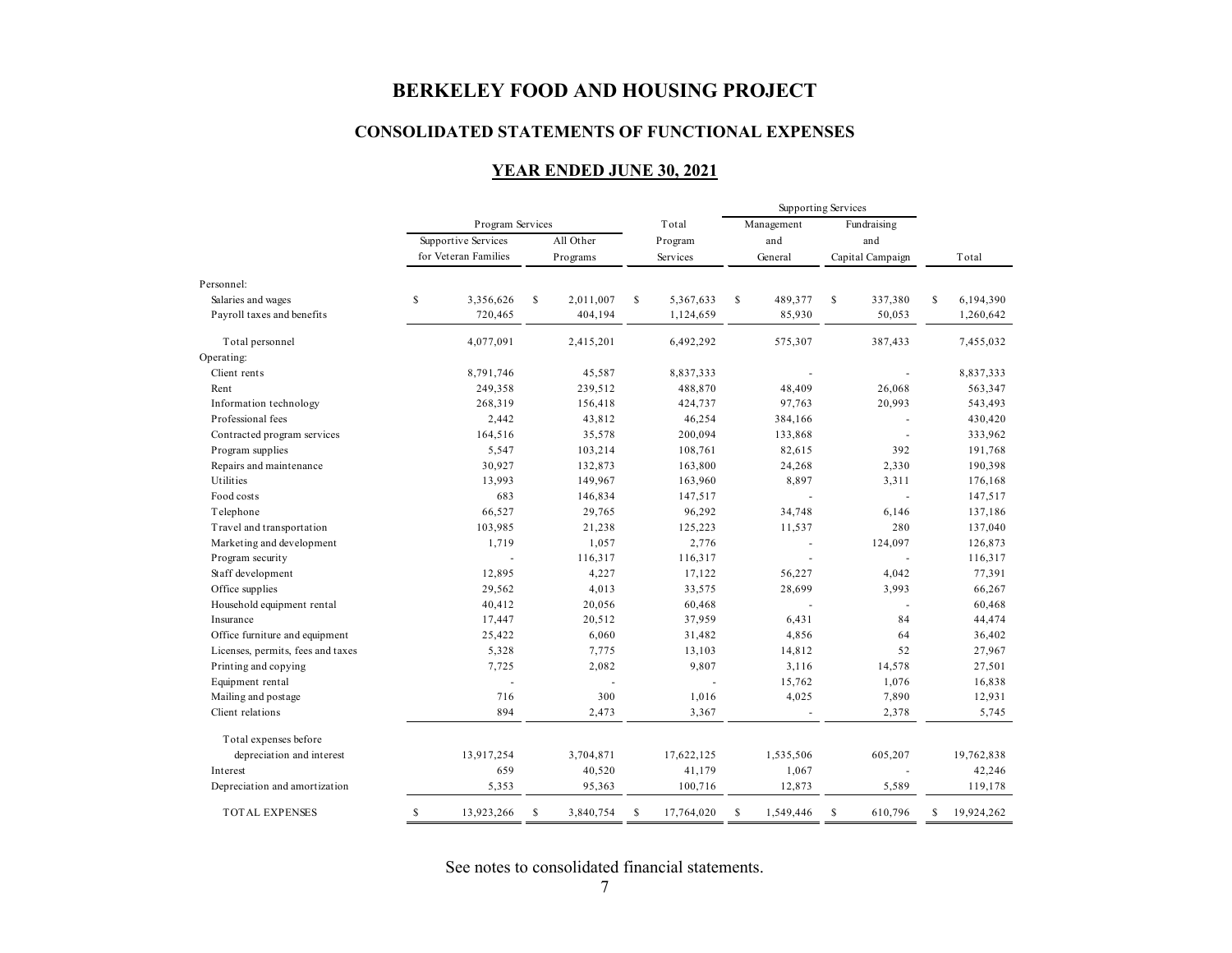#### **CONSOLIDATED STATEMENTS OF FUNCTIONAL EXPENSES**

# **YEAR ENDED JUNE 30, 2020**

|                                    |                            |                 |                            | <b>Supporting Services</b> |                         |                            |
|------------------------------------|----------------------------|-----------------|----------------------------|----------------------------|-------------------------|----------------------------|
|                                    | Program Services           |                 | Total                      | Management                 | Fundraising             |                            |
|                                    | <b>Supportive Services</b> | All Other       | Program                    | and                        | and                     |                            |
|                                    | for Veteran Families       | Programs        | Services                   | General                    | Capital Campaign        | Total                      |
| Personnel:                         |                            |                 |                            |                            |                         |                            |
| Salaries and wages                 | $\mathbb{S}$<br>2,030,495  | \$<br>1,852,140 | <sup>\$</sup><br>3,882,635 | 569,276<br>S               | $\mathbf{s}$<br>199,491 | $\mathbb{S}$<br>4,651,402  |
| Payroll taxes and benefits         | 467,035                    | 426,800         | 893,835                    | 83,213                     | 31,944                  | 1,008,992                  |
| Total personnel                    | 2,497,530                  | 2,278,940       | 4,776,470                  | 652,489                    | 231,435                 | 5,660,394                  |
| Operating:                         |                            |                 |                            |                            |                         |                            |
| <b>Client Rents</b>                | 1,325,765                  | 338,010         | 1,663,775                  |                            |                         | 1,663,775                  |
| Rent                               | 127,164                    | 270,757         | 397,921                    | 60,524                     | 17,975                  | 476,420                    |
| Professional Fees                  |                            |                 |                            | 162,346                    |                         | 162,346                    |
| <b>Information Technology</b>      | 75,670                     | 58,839          | 134,509                    | 10,999                     | 9,213                   | 154,721                    |
| Repairs and Maintenance            | 10,945                     | 120,080         | 131,025                    | 9,553                      | 2,701                   | 143,279                    |
| Utilities                          | 5,439                      | 123,315         | 128,754                    | 7,510                      | 1,532                   | 137,796                    |
| Food Costs                         |                            | 126,976         | 126,976                    |                            | L.                      | 126,976                    |
| Travel and Transportation          | 82,165                     | 26,396          | 108,561                    | 1,964                      | 346                     | 110,871                    |
| <b>Contracted Program Services</b> | 68,004                     | 12,504          | 80,508                     | 1,659                      |                         | 82,167                     |
| Telephone                          | 44,033                     | 24,367          | 68,400                     | 8,771                      | 1,646                   | 78,817                     |
| <b>Equipment Rental</b>            | 33,108                     | 26,570          | 59,678                     | 9,671                      | 3,747                   | 73,096                     |
| Household Supplies                 |                            | 72,052          | 72,052                     |                            | ÷,                      | 72,052                     |
| Licenses, permits, fees and taxes  | 918                        | 1,199           | 2,117                      | 45,581                     | 7,436                   | 55,134                     |
| Insurance                          | 10,832                     | 21,649          | 32,481                     | 4,898                      | 761                     | 38,140                     |
| Marketing and Development          |                            |                 | $\overline{a}$             |                            | 36,935                  | 36,935                     |
| Office Supplies                    | 17,896                     | 2,709           | 20,605                     | 4,263                      | 5,481                   | 30,349                     |
| <b>Staff Development</b>           | 7,384                      | 10,168          | 17,552                     | 6,629                      | 1,605                   | 25,786                     |
| Household furniture and equipment  |                            | 24,657          | 24,657                     | $\overline{\phantom{a}}$   | L,                      | 24,657                     |
| Office furniture and equipment     | 16,625                     | 3,175           | 19,800                     | 2,303                      | 557                     | 22,660                     |
| Mailing and Postage                | 753                        | 463             | 1,216                      | 2,085                      | 12,795                  | 16,096                     |
| Program Supplies                   | 657                        | 9,249           | 9,906                      |                            | L,                      | 9,906                      |
| Printing and Copying               | 5,909                      | 1,476           | 7,385                      | 1,596                      | 56                      | 9,037                      |
| Household Equipment Rental         |                            | 5,723           | 5,723                      |                            |                         | 5,723                      |
| <b>Client Relations</b>            |                            | 2,375           | 2,375                      |                            |                         | 2,375                      |
| Loss on disposal of assets         | 1,200                      |                 | 1,200                      |                            |                         | 1,200                      |
|                                    |                            |                 |                            |                            |                         |                            |
| Total expenses before              |                            |                 |                            |                            |                         |                            |
| depreciation and interest          | 4,331,997                  | 3,561,649       | 7,893,646                  | 992,841                    | 334,221                 | 9,220,708                  |
| Interest                           | 766                        | 41,044          | 41,810                     | 1,320                      | 68                      | 43,198                     |
| Depreciation and amortization      | 4,078                      | 99,841          | 103,919                    | 11,326                     | 5,597                   | 120,842                    |
| <b>TOTAL EXPENSES</b>              | s<br>4,336,841             | 3,702,534<br>\$ | 8,039,375<br>-S            | 1,005,487<br>s             | 339,886<br>\$           | 9,384,748<br><sup>\$</sup> |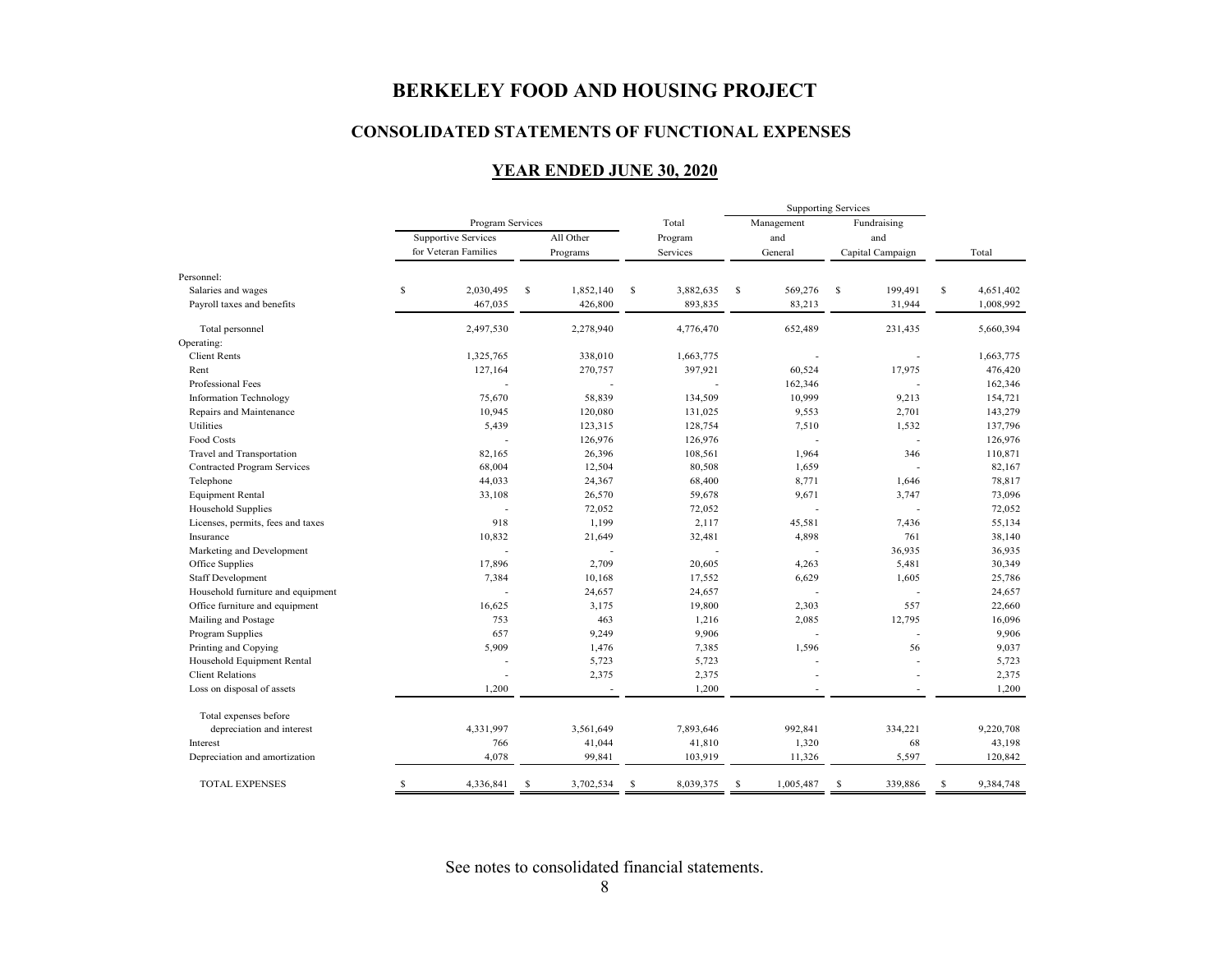# **CONSOLIDATED STATEMENTS OF CASH FLOWS**

|                                                      | Year Ended<br>June 30, 2021 | Year Ended<br>June 30, 2020 |             |
|------------------------------------------------------|-----------------------------|-----------------------------|-------------|
| CASH FLOW FROM OPERATING ACTIVITIES:                 |                             |                             |             |
| Change in net assets                                 | \$<br>1,401,931             | \$                          | (157, 645)  |
| Adjustments to reconcile change in net assets        |                             |                             |             |
| to net cash provided (used) by operating activities: |                             |                             |             |
| Depreciation & amortization                          | 119,178                     |                             | 120,842     |
| Realized (gain) loss on investment                   | (31, 450)                   |                             | 1,374       |
| Unrealized gain on investment                        |                             |                             | (3,622)     |
| Contributions of stock                               | (13,396)                    |                             |             |
| (Increase) decrease in:                              |                             |                             |             |
| Accounts receivable                                  | (2,137,770)                 |                             | (340, 394)  |
| Prepaid expenses                                     | (55,717)                    |                             | (43, 821)   |
| Deposits                                             | (15, 435)                   |                             | 11,432      |
| Increase (decrease) in:                              |                             |                             |             |
| Accounts payable                                     | 803,529                     |                             | 38,739      |
| Accrued vacation, payroll and payroll taxes          | 242,952                     |                             |             |
| Accrued liabilities                                  | 76,156                      |                             |             |
| Deferred revenue                                     | 528,996                     |                             | (522, 187)  |
| Security deposits, client savings and                |                             |                             |             |
| pass-through funds                                   | (98, 928)                   |                             | (37, 392)   |
|                                                      |                             |                             |             |
| NET CASH PROVIDED (USED) BY OPERATING                |                             |                             |             |
| <b>ACTIVITIES</b>                                    | 820,046                     |                             | (932, 674)  |
| CASH FLOWS FROM INVESTING ACTIVITIES:                |                             |                             |             |
| Purchases of investments                             | (25,000)                    |                             |             |
| Proceeds from sale of investments                    | 132,284                     |                             | 463,995     |
| Purchases of fixed assets                            | (49,093)                    |                             | (1,000,000) |
|                                                      |                             |                             |             |
| NET CASH PROVIDED (USED) BY INVESTING                |                             |                             |             |
| <b>ACTIVITIES</b>                                    | 58,191                      |                             | (536,005)   |
|                                                      |                             |                             |             |
| CASH FLOWS FROM FINANCING ACTIVITIES                 |                             |                             |             |
| Paycheck Protection Program loan proceeds            |                             |                             | 874,230     |
| Mortgage and loan payments                           | (36, 195)                   |                             | (12,000)    |
| NET CASH PROVIDED (USED) BY FINANCING                |                             |                             |             |
| <b>ACTIVITIES</b>                                    | (36, 195)                   |                             | 862,230     |
|                                                      |                             |                             |             |
| NET INCREASE (DECREASE) IN CASH AND CASH             |                             |                             |             |
| <b>EQUIVALENTS</b>                                   | 842,042                     |                             | (606, 449)  |
|                                                      |                             |                             |             |
| CASH AND CASH EQUIVALENTS, beginning of year         | 1,458,262                   |                             | 2,064,711   |
| CASH AND CASH EQUIVALENTS, end of year               | \$<br>2,300,304             | \$                          | 1,458,262   |
| SUPPLEMENTAL DISCLOSURE OF CASH FLOW                 |                             |                             |             |
| <b>INFORMATION:</b>                                  |                             |                             |             |
| Cash paid during the year for:                       |                             |                             |             |
| Interest                                             | \$<br>662                   | \$                          | 1,965       |
|                                                      |                             |                             |             |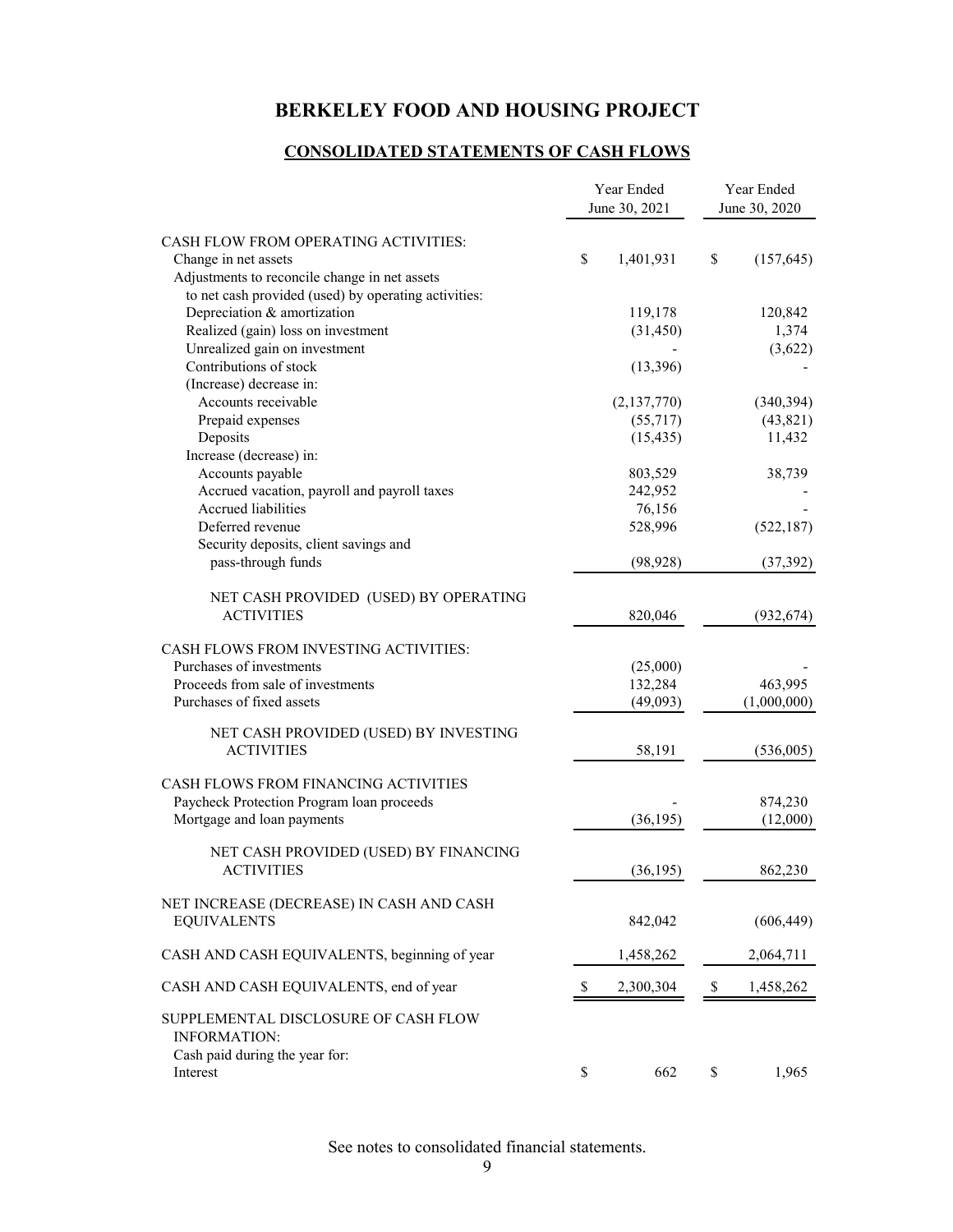## **NOTES TO FINANCIAL STATEMENTS - JUNE 30, 2021 AND JUNE 30, 2020**

## **Note 1. NATURE OF BUSINESS:**

Berkeley Food and Housing Project ("BFHP" or the "Organization") began operating in 1970 and was incorporated as a California nonprofit public benefit corporation in 1984. BFHP is governed by a volunteer board of directors, and its mission is to ease and end the crisis of homelessness in our communities. BFHP lives out their mission by providing emergency food and shelter, transitional housing, rapid rehousing, and permanent supportive housing with wraparound support services. BFHP believes everyone has the right to affordable housing and healthy food to eat.

BFHP's core values are equity, diversity, and inclusion. The Organization is committed to serving one of the most vulnerable populations in our community with fairness and dignity. Every day, BFHP advocates for and partners with individuals and families experiencing housing and food insecurity. BFHP is proud to operate the following programs in support of their mission.

#### Dwight Way Center

BFHP's Dwight Way Center in Berkeley accommodates two shelters. The women's shelter has been in operation since 1992 and the men's shelter has been operating since 1986, each can accommodate up to 32 although they have been operating at 50% capacity due to COVID-19. The shelter offers those who are experiencing homelessness a safe place to stay and support while they build income, skills, and seek permanent housing. The shelter operates 365 days a year, and since March 13, 2020, has been open 24/7 to provide a place to shelter.

#### Dwight Way Single Room Occupancy Units

Dwight Way Center is home to five Single Room Occupancy (SRO) units. These units provide permanent supportive housing with wraparound support services for previously homeless Veterans. BFHP works closely with the Department of Veteran Affairs (VA), which provides case management and clinical services to support the Veterans to remain healthy and housed.

Free Community Meal

BFHP operates the longest running free, weekday community meal program in the City of Berkeley. Menus are created with nutritional value and taste in mind. A vegetarian option is always available. Guests include those who have low-income, are unemployed, and people experiencing homelessness. Since the start of the COVID-19 pandemic, the community meals are served to-go, outside the Dwight Way Center. The meal program also provides breakfast, lunch, and dinner for the clients in the Dwight Way Shelter and Berkeley Respite Program.

#### Homeless Veterans Reintegration Program (HVRP)

Made possible through the U.S. Department of Labor, BFHP is able to bring employment services into their work with Veterans, thus ensuring a higher rate of success in sustaining permanent housing.

#### Rio Vista House

BFHP partnered with Habitat for Humanity Solano to build a new six-bedroom, three bathroom house in Rio Vista, which opened in January 2021. Habitat for Humanity will transfer the title and mortgage to BFHP in 2022. BFHP operates this property that provides a permanent home with support services for local Veterans.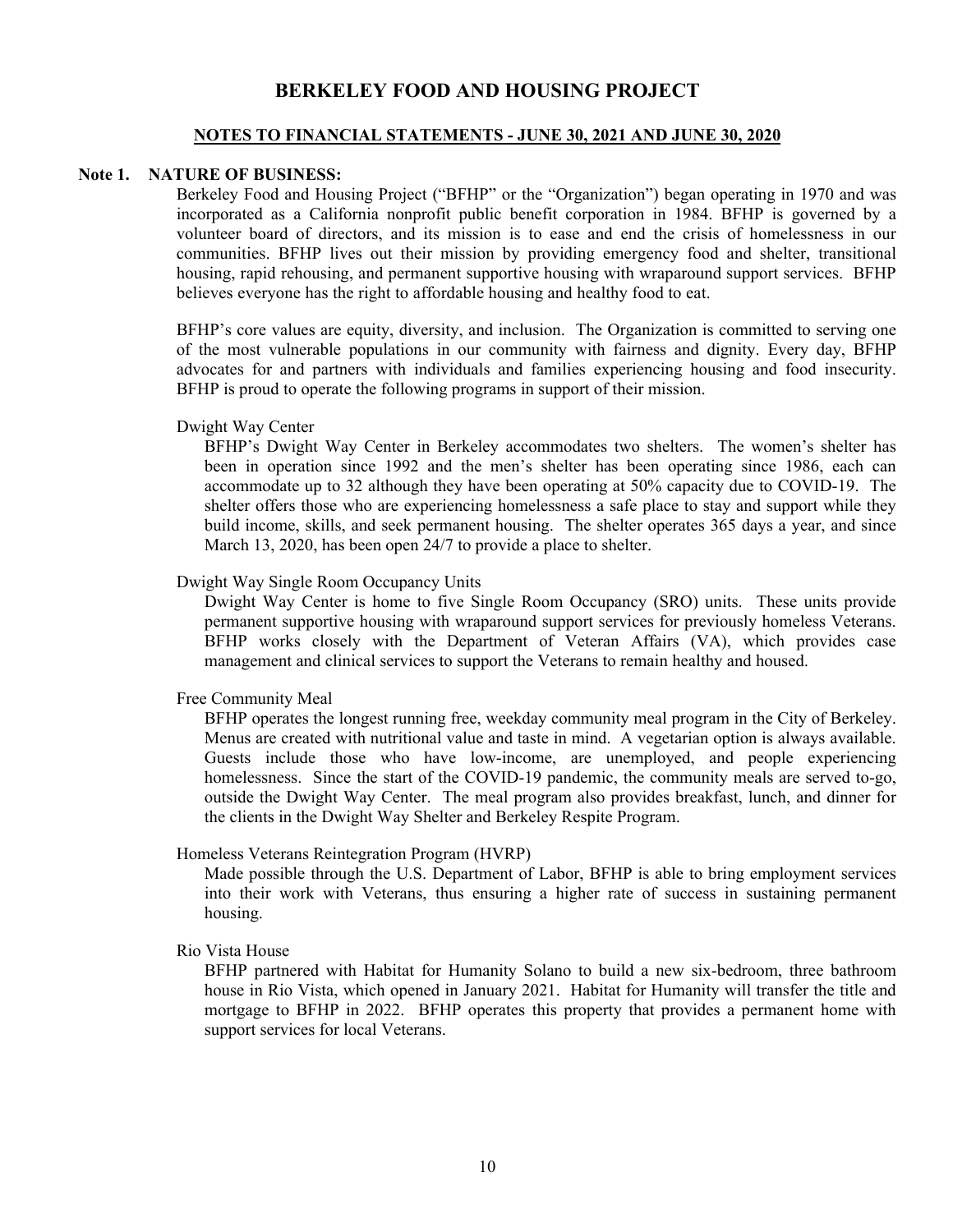#### **NOTES TO FINANCIAL STATEMENTS - JUNE 30, 2021 AND JUNE 30, 2020**

## **Note 1. NATURE OF BUSINESS (Continued):**

Russell Street Residence (RSR) & Annex

Russell Street Residence was established in 2002 and provides permanent supportive housing for 17 formerly homeless adults diagnosed with serious and persistent mental illness (SMI). Residents at Russell Street receive 24/7 care. Staff works with residents to develop independent living skills and assess those who might be ready to move into a more independent setting, such as the Annex.

The Russell Street Annex is a four-bedroom house on the same property that provides housing for an additional four adults living with SMI. Annex residents live semi-independently and are responsible for the maintenance of their home, cooking, and cleaning. They still participate in program activities and outings, and work with staff on developing and maintaining independent living skills.

Shelter Plus Care (S+C)

Shelter Plus Care (S+C) is a housing subsidy program with ongoing tenancy support services. Clients in this program are high-need, formerly homeless individuals with one or more disability. They live in their own homes, pay approximately 30% of their income towards rent, and receive support services to help them maintain their housing.

Supportive Services for Veteran Families (SSVF)

Funded by the VA, SSVF is BFHP's largest program and provides a robust set of homelessness prevention and housing tools for Veterans and their families who are experiencing or at risk of homelessness, including: housing location help, temporary financial assistance, and wraparound case management.

The resources are flexible, meaning they can be tailored to the needs of the individual Veteran households. The SSVF shallow subsidy program provides two years of rental assistance that will not decrease if the household increases their income. BFHP operates this program in six counties including: Alameda, Amador, Contra Costa, Sacramento, San Joaquin, and Solano. During the year ended June 30, 2021, BFHP proudly served over a thousand Veterans through this program.

Transitional Housing

BFHP offers temporary housing (6 to 24 months) and intensive life skills training to up to 18 homeless male Veterans in Berkeley. This program has been funded by the VA since 2011.

#### HUD-VASH Voucher Administration

BFHP is part of pilot program to administer Housing & Urban Development/Veterans Affairs Supportive Housing (HUD-VASH) vouchers. The Organization works with local and public housing authorities to understand eligibility criteria and assist Veterans in preparing and submitting applications.

Roads Home Hotel Rooms

In partnership with Veterans Affairs, BFHP worked to get vulnerable veterans and their families off the streets since the start of the pandemic. As of October 2021, BFHP placed 524 Veteran households into the safety of hotel rooms. Of those 154 have already been placed into permanent or transitional housing and the majority of the clients still in hotels have a plan to achieve housing within 45 days.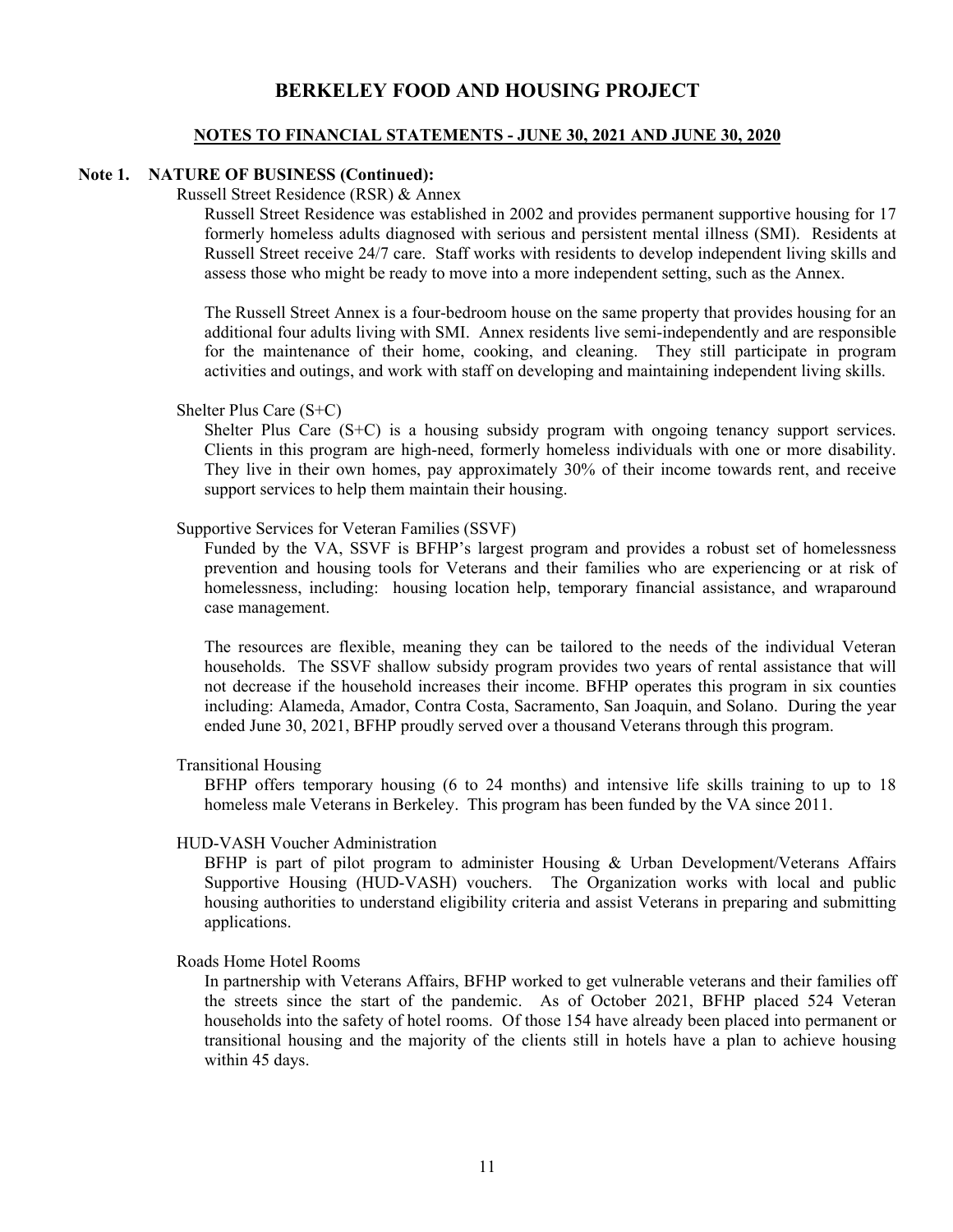### **NOTES TO FINANCIAL STATEMENTS - JUNE 30, 2021 AND JUNE 30, 2020**

## **Note 1. NATURE OF BUSINESS (Continued):**

## COVID-19 Response Programs

All of BFHP's COVID-specific programming has been focused on getting the most vulnerable people experiencing homelessness off the streets – those who are 65+ years of age and/or with highrisk medical conditions – as well as their partners and children. The COVID-19 response has demonstrated that when communities come together and treat homelessness as the urgent crisis it is, we can move more people off the streets quickly and efficiently.

### *Berkeley Respite Program*

The Berkeley Respite Program has been active since June 2020. It is a partnership with the City of Berkeley to oversee and maintain 18 RV trailers and one four-bedroom shared house. BFHP provides case management, housing navigation and placement, and operational services including daily wellness checks, meals, laundry services, and hygiene and cleaning supplies. BFHP will continue to manage this program through the end of 2022 and is currently working with the City of Berkeley to build-out a Rapid Re-housing program to continue assisting this population into the following year.

### *Health, Housing, & Integrated Services (HHIS)*

The Health, Housing, & Integrated Services (HHIS) program was built out of Project Safer Ground, one of the earliest COVID response programs. It began as a partnership with Alameda County to utilize hotel rooms in the City of Berkeley to allow people experiencing homelessness to safely shelter in place. Since the start of 2021, BFHP has partnered with Alameda County Care Connect and Abode Services to build a complimentary program that will transition clients through Abode Rapid Re-housing units and on into permanent housing with support service.

### The BFHP Hope Center

This project broke ground on July 7, 2020, and is estimated be completed in the spring of 2022. This project will be a joint development between BFHP and BRIDGE Housing. The goal is to create a continuum of affordable and very low-income housing that is integrated into the fabric of a vibrant downtown community, rich in transit and services.

BFHP's portion of the project will consist of:

- 32 shelter beds for homeless adult men
- 53 units of permanent supportive housing for homeless and disabled men and women
- 12 transitional housing beds for homeless male Veterans (in partnership with the VA)
- Offices for support staff and partner agencies such as LifeLong Medical and Berkeley Mental Health
- A commercial kitchen and dining facility for residents and daily Community Meal

The BFHP Hope Center is designed to serve Berkeley's very low-income, disabled, and chronically homeless population through an innovative integration of housing and onsite support services. Planned in close collaboration with the City of Berkeley, it is a vital part of the overall plan to find housing and a permanent stable solution for the city's estimated 1,000 people experiencing homelessness.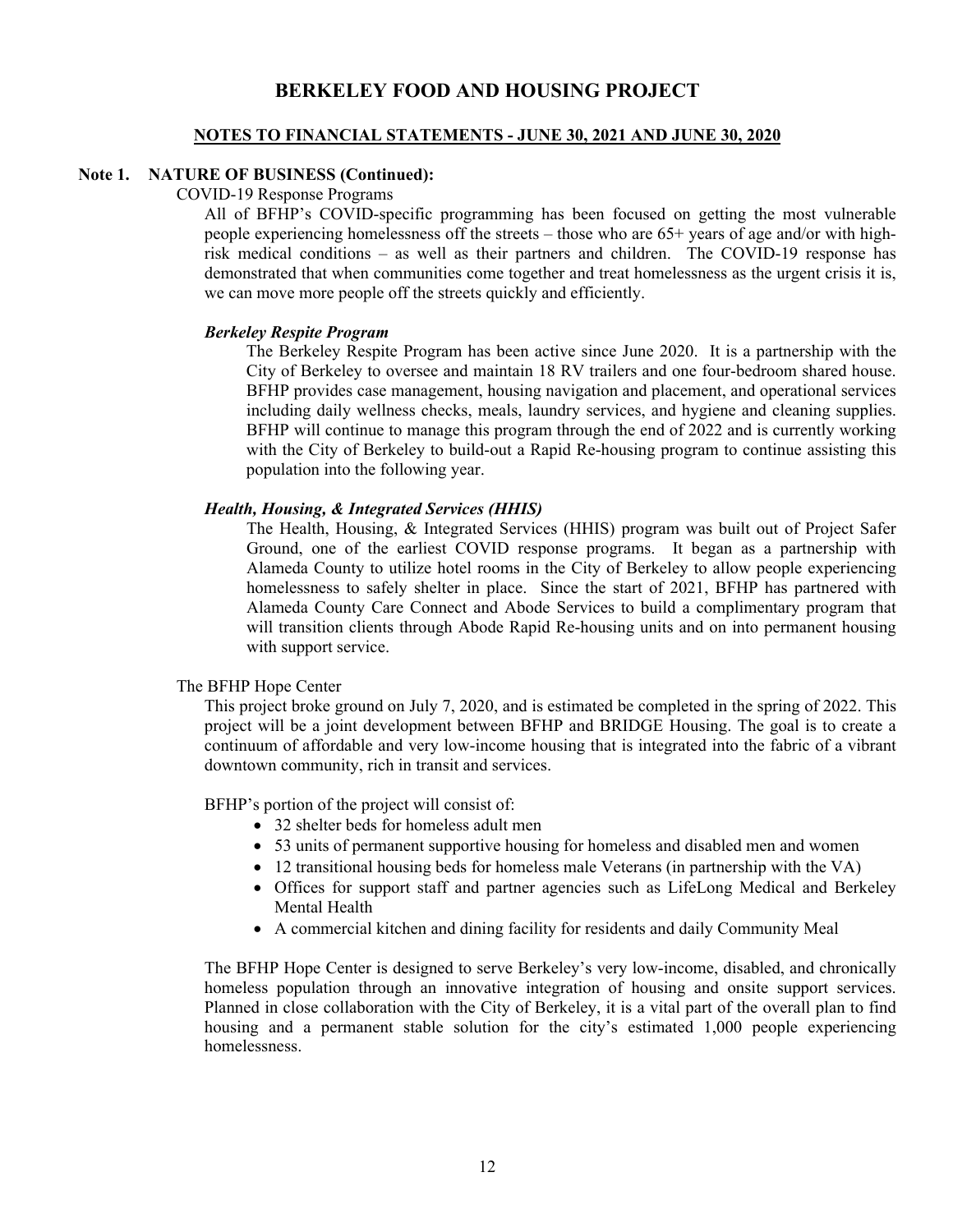## **NOTES TO FINANCIAL STATEMENTS - JUNE 30, 2021 AND JUNE 30, 2020**

## **Note 2. SUMMARY OF SIGNIFICANT ACCOUNTING POLICIES:**

Basis of accounting:

The accompanying financial statements have been prepared on the accrual basis of accounting in accordance with accounting principles generally accepted in the United States of America (GAAP). Revenue is recorded when earned and expenditures are recorded when incurred.

Principles of consolidation:

BFHP and Bridge Housing Corporation formed a limited liability company known as Hope Center Housing LLC. Hope Center Housing LLC and Bridge Regional Partners, Inc. formed a limited partnership known as BFHP Hope Center LP. The purpose of the Partnership is the development and operation of the BFHP Hope Center.

BFHP's ownership will include:

- 49% owner/operator of 53 units of affordable supportive Housing;
- 100% owner/operator 32 shelter beds, 12 units of permanent supportive Housing for veterans, a commercial kitchen, and a community meal center.
- At the completion of construction, the 100% owner items will be transferred to BFHP (BFHP Hope Center, LLC).

The entire Berkeley Way Hope center project and construction is targeted for completion in May 2022.

Basis of presentation:

Net assets, revenues, gains, and losses are classified based on the existence or absence of donor or grantor-imposed restrictions. Thus, net assets and changes therein are classified and reported as follows:

## *Without donor restrictions:*

Net assets available for use in general operations and not subject to donor (or certain grantor) restrictions. The governing board has the ability to designate, from net assets without donor restrictions, board-designated net assets, but has opted not to do so.

#### *With donor restrictions:*

Net assets subject to donor (or certain grantor) imposed restrictions. Some donor-imposed restrictions are temporary in nature, such as those that will be met by the passage of time or other events specified by the donor. Other donor-imposed restrictions can be perpetual in nature, where the donor stipulates that resources be maintained in perpetuity. Gifts of long-lived assets and gifts of cash restricted for the acquisition of long-lived assets are recognized as revenue when the assets are placed in service. Donor-imposed restrictions are released when a restriction expires, that is, when the stipulated time has elapsed, when the stipulated purpose for which the resource was restricted has been fulfilled, or both. Donor-restricted contributions where restrictions are met in the same reporting period in which they are contributed are reported as net assets without donor restrictions.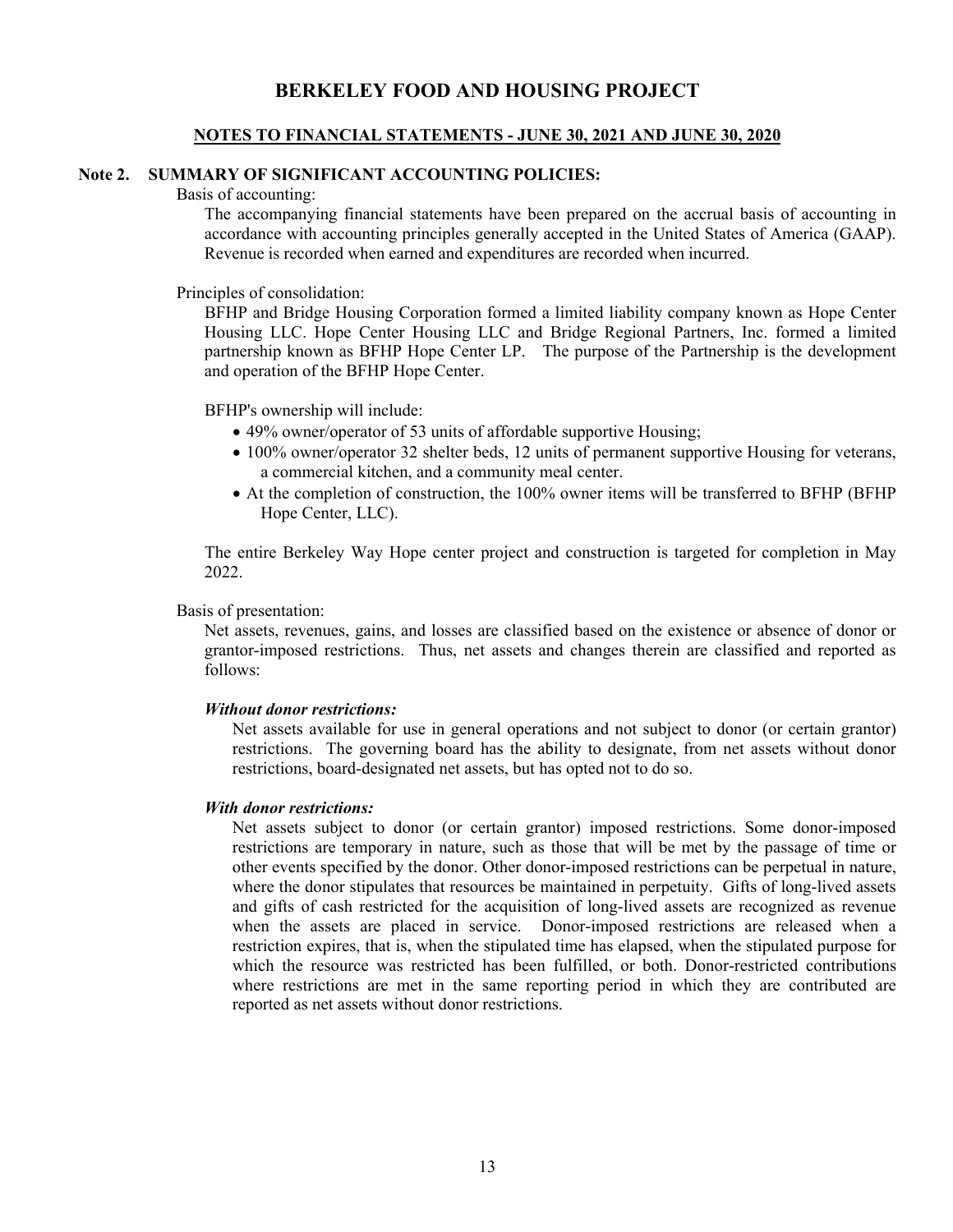### **NOTES TO FINANCIAL STATEMENTS - JUNE 30, 2021 AND JUNE 30, 2020**

## **Note 2. SUMMARY OF SIGNIFICANT ACCOUNTING POLICIES (Continued):**

Fair value of financial instruments:

The carrying amounts of cash and cash equivalents and grants receivable approximate fair value because of the short maturity of those financial instruments. The carrying amounts of loans and mortgages payable are provided by the lenders and are based on interest rates being offered for loans with similar terms, to other low-income housing borrowers.

#### Revenue recognition:

Contributions, including unconditional promises to give, are recognized as revenues in the period the promise is received. Conditional promises to give are not recognized until they become unconditional; that is when the conditions on which they depend are substantially met. Contributions of assets other than cash are recorded at their estimated fair value at the date of contribution. Contributions to be received after one year are discounted at an appropriate rate commensurate with the risks involved. Amortization of the discount is recorded as additional contribution revenue in accordance with donor-imposed restrictions, if any, on the contributions.

Unrestricted contributions and grants are recorded as unrestricted support. All contributions are considered to be available for unrestricted use unless restricted by the donor.

All donor-restricted contributions are reported as increases in net assets with donor restrictions. When a restriction expires (that is, when a stipulated time restriction ends or purpose restriction is accomplished), net assets with donor restrictions are reclassified to net assets without donor restrictions and reported in the statement of activities as net assets released from restrictions.

Developer fees are recognized as income over the period based on the percentage completion of the project.

Rental income pro-rata over the period of rent.

Cash and cash equivalents:

For the purposes of the statement of cash flows, BFHP considers all highly liquid investments with an initial maturity of three months or less to be cash equivalents. BFHP maintains cash balances at several financial institutions. Accounts at each institution are insured by the Federal Deposit Insurance Corporation up to \$250,000. At June 30, 2021 and 2020, BFHP had uninsured cash balances of \$1,500,242 and \$1,333,285, respectively.

Accounts receivable:

The Organization considers all accounts receivable to be fully collectible at June 30, 2021 and 2020. Accordingly, no allowance for doubtful accounts was deemed necessary. If amounts become uncollectible, they are charged to expense in the period in which that determination is made.

Property and equipment:

Property and equipment are recorded at cost. Donated assets are recorded at their fair market value at the date of donation. Fixed asset additions are recorded at costand depreciated using the straight-line and accelerated method over estimated useful lives ranging from five to twenty-seven and one-half years.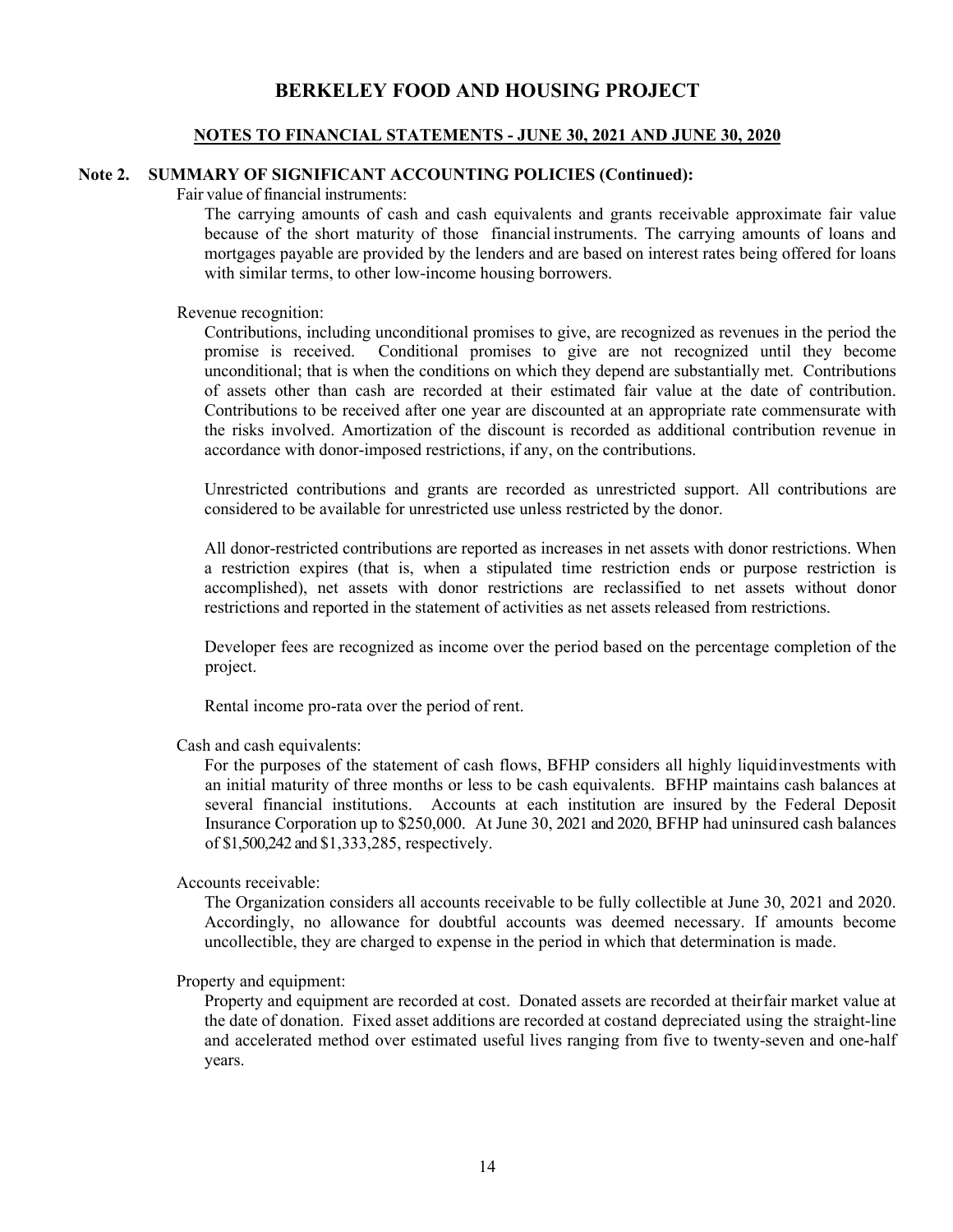## **NOTES TO FINANCIAL STATEMENTS - JUNE 30, 2021 AND JUNE 30, 2020**

# **Note 2. SUMMARY OF SIGNIFICANT ACCOUNTING POLICIES (Continued):**

Functional allocation of expenses:

The costs of providing BFHP's programs have been summarized on a functional basis in these financial statements. The financial statements report certain categories of expenses that are attributable to more than one program or supporting function. Therefore, these expenses required allocation on a reasonable basis that is consistently applied. Compensation and benefits are allocated on the basis of time and effort. Shared facilities and utilities are allocated based on square footage basis. Telephone costs are allocated based on the number of lines assigned to each program. Some of the shared costs of residential facilities are allocated on the basis of number of beds per program.

#### Advertising costs:

The costs of advertising are expensed as incurred. During the year ended June 30, 2021, advertising costs charged to expense was \$3,254. There were no advertising costs during the year ended June 30, 2020.

#### Income tax status:

BFHP is exempt from federal income tax under Section  $501(c)(3)$  of the Internal Revenue Code. BFHP is also exempt from state income taxes under Section 23701(d) of the California Revenue and Taxation Code.

#### Recently issued accounting standards:

In February 2016, and as amended, the Financial Accounting Standards Board ("FASB") issued Accounting Standards Update ("ASU") No. 2016-02, *Leases (Topic 842)*, which requires lessees to record most leases on their balance sheets but recognize the expenses on their income statements in a manner similar to current practice. ASU 2016-02 states that a lessee would recognize a lease liability for the obligation to make lease payments and a right-to-use asset for the right to use the underlying asset for the lease term. The updated standard is effective for annual periods beginning after December 15, 2021 with early adoption permitted. The Organization has not determined the potential effects of this ASU on its financial statements but does expect that it will result in an increase in its long-term assets and liabilities.

In September 2020, the Financial Accounting Standards Board ("FASB") issued Accounting Standards Update ("ASU") No. 2020-07, *Contributed Nonfinancial Assets (Topic 958)*, which requires organizations receiving nonfinancial assets to disclose them as a separate line item on the various statements and provide additional disclosure on the organization's policies and valuation techniques for nonfinancial assets received. The updated standard is effective for annual periods beginning after June 15, 2021 with early adoption permitted. The Organization is reviewing the impact of this standard and will implement the standard in the year ended June 30, 2022.

Reclassifications:

Certain amounts in these financial statements have been reclassified or retitled for clarity. The prior year's corresponding amounts have been reclassified or retitled to conform to the current year's presentation. This change had no effect on net asset amounts.

#### **Note 3. NATURE OF ESTIMATES:**

The preparation of financial statements in conformity with generally accepted accounting principles requires management to make estimates and assumptions that affect certain reported amounts and disclosures. Accordingly, actual results could differ from those estimates.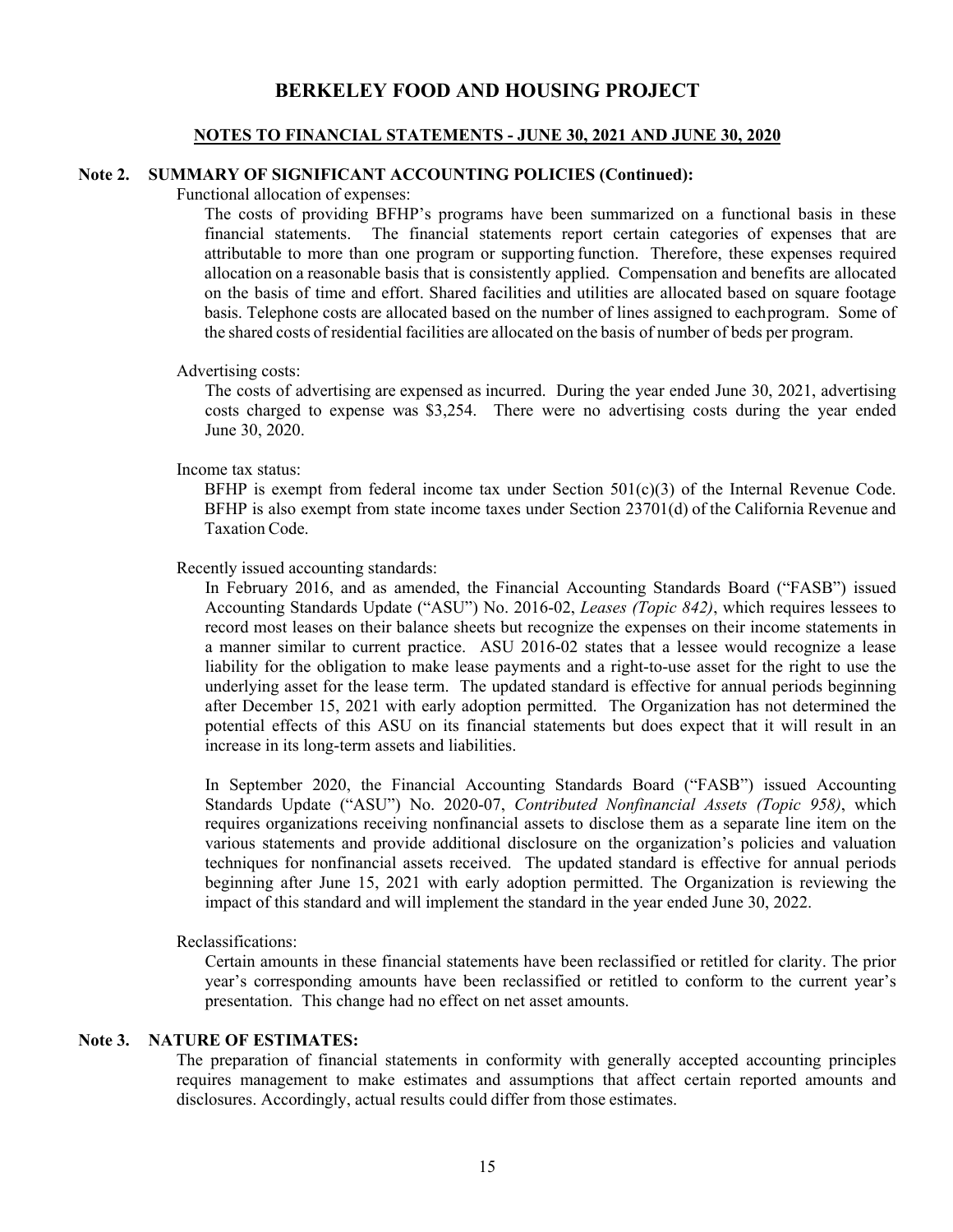## **NOTES TO FINANCIAL STATEMENTS - JUNE 30, 2021 AND JUNE 30, 2020**

## **Note 4. INVESTMENTS:**

Investments are reported on the basis of quoted market prices (all level 1 measurements). During the year June 30, 2021, the organization disposed of all of its assets.

|                            | Assets at Fair Value as of June 30, 2020 |         |               |         |         |                |    |            |
|----------------------------|------------------------------------------|---------|---------------|---------|---------|----------------|----|------------|
|                            |                                          |         |               |         |         |                |    | Total      |
|                            |                                          | Level 1 |               | Level 2 | Level 3 |                |    | Fair Value |
| Investments:               |                                          |         |               |         |         |                |    |            |
| Money market funds         | S                                        | 173     | <sup>\$</sup> |         | S       | $\blacksquare$ | -S | 173        |
| Mutual Funds               |                                          | 58,157  |               |         |         |                |    | 58,157     |
| Equity securities          |                                          | 4,108   |               |         |         |                |    | 4,108      |
| Total assets at fair value |                                          | 62,438  |               | -       |         | -              | S  | 62,438     |

Investment return for the years ended June 30, 2021 and 2020 is summarized as follows:

|                                        |   | June 30, 2021 | June 30, 2020 |         |  |
|----------------------------------------|---|---------------|---------------|---------|--|
| Interest and dividends                 | S | 652           | -S            | 8,563   |  |
| Realized gain (loss) on<br>investments |   | 31,450        |               | (1,374) |  |
| Unrealized gain on investments         |   |               |               | 3,622   |  |
| Net investment income                  |   | 32,102        |               | 10,811  |  |

# **Note 5. LIQUIDITY AND AVAILABILITY OF RESOURCES:**

The following reflects BFHP financial assets as of June 30, 2021 and 2020. Financial assets available for general expenditure, without donor or other restrictions limited to their use, within one year of the balance sheet date, comprise the following:

|                                                         | June $30$ , |             |    |            |
|---------------------------------------------------------|-------------|-------------|----|------------|
|                                                         |             | 2021        |    | 2020       |
| Cash and cash equivalents                               | \$.         | 2,300,304   | -S | 1,458,262  |
| Investments                                             |             |             |    | 62,438     |
| Accounts receivable                                     |             | 3,452,682   |    | 1,314,912  |
| Total financial assets                                  |             | 5,752,986   |    | 2,835,612  |
| Less those unavailable for general expenditures due to: |             |             |    |            |
| Board designated cash reserve                           |             | (600,000)   |    |            |
| Cash restricted by donor for specific uses              |             | (580, 352)  |    | (345, 188) |
| Total financial assets not available to be used         |             |             |    |            |
| within one year                                         |             | (1,180,352) |    | (345, 188) |
| Financial assets available to meet cash                 |             |             |    |            |
| needs within one year                                   |             | 4,572,634   |    | 2,490,424  |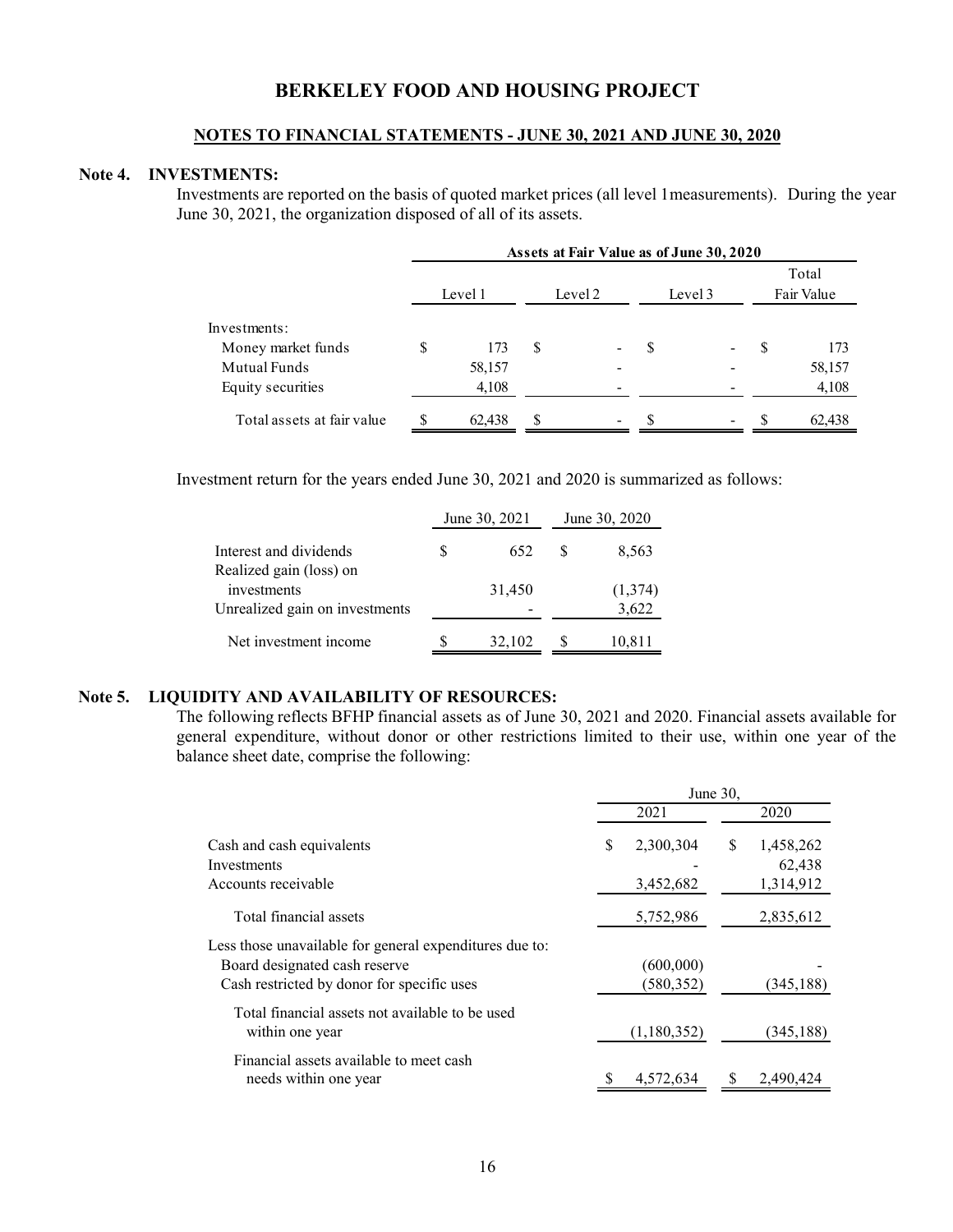### **NOTES TO FINANCIAL STATEMENTS - JUNE 30, 2021 AND JUNE 30, 2020**

## **Note 5. LIQUIDITY AND AVAILABILITY OF RESOURCES (Continued):**

BFHP has a goal to maintain financial assets, which consist of cash and short-terminvestments, on hand to meet 180 days of normal operating expenses, which are, on average, approximately \$920,000. BFHP has a policy to structure its financial assets to be available as its general expenditures, liabilities, and other obligations come due. In addition, as part of its liquidity management, BFHP has a line of credit with Community Vision Bank in the amount of \$225,000.

## **Note 6. SECURITY DEPOSITS, CLIENT SAVINGS, AND PASS-THROUGH FUNDING:**

Client security deposits and savings are held on behalf of housing program participants, in checking accounts which bear no interest, and are refundable upon program departure. BFHP also provides representative payee services to clients who require assistance with money management, and support for the maintenance of permanent housing. In addition, Pass-through funds for fiscal services are also held on behalf of government agencies in non-interest bearing checking accounts.

## **Note 7. PROPERTY AND EQUIPMENT:**

Property and equipment consist of the following at June 30:

|                               | 2021          | 2020          |
|-------------------------------|---------------|---------------|
| Land                          | \$<br>270,000 | \$<br>270,000 |
| Building                      | 1,593,995     | 1,593,995     |
| Property improvements         | 545,980       | 545,980       |
| Leasehold improvements        | 74,332        | 74,332        |
| Construction in progress      | 1,000,000     | 1,000,000     |
| Vehicles                      | 26,790        | 26,790        |
| Equipment owned               | 149,469       | 112,603       |
| Equipment leased              | 13,297        | 13,789        |
| Furniture and fixtures        | 17,754        | 17,754        |
| Totals                        | 3,691,617     | 3,655,243     |
| Less accumulated depreciation | (1,805,154)   | (1,687,486)   |
| Net fixed assets              | 1,886,463     | 1,967,757     |

Depreciation expense was \$118,159 and \$120,842 for the years ended June 30, 2021 and 2020, respectively.

#### **Note 8. INTANGIBLE ASSETS:**

Intangible assets consist of software license costs of \$12,228. The costs are subject to amortization on a straight-line basis over an estimated life of three years. Amortization expense for the year ended June 30, 2021 was \$1,019. There was no amortization expense, nor accumulated amortization for the year ended June 30, 2020.

#### **Note 9. LINE OF CREDIT:**

BFHP established a line of credit with Community Vision Bank. The credit line is \$225,000 and the annual interest rate is 6.75%. The line of credit is secured by BFHP's assets. As of June 30, 2021, there was no outstanding balance. The loan has been renewed through February 2022.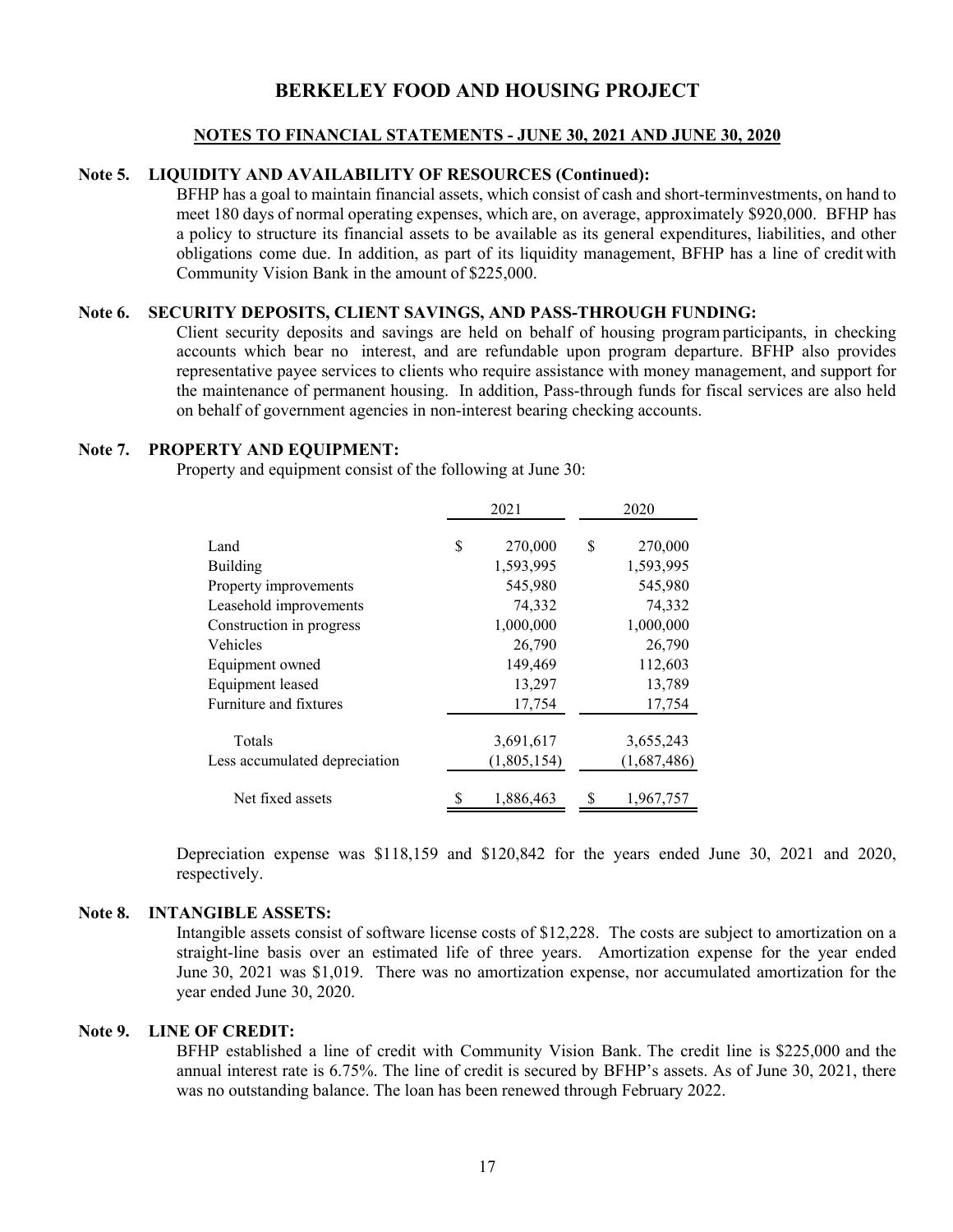#### **NOTES TO FINANCIAL STATEMENTS - JUNE 30, 2021 AND JUNE 30, 2020**

## **Note 10. LOAN AND MORTGAGES PAYABLE:**

Loan:

Having determined the need for technical and financial assistance in order to continue as a going concern on March 1, 2000, BFHP entered into an agreement with the Board of Trustees of Episcopal Charities ("EC"). This service agreement was terminated in June 2007. Under the agreement, EC supplied technical assistance and financial support relative to the operation management of BFHP. As part of its financial support, the Episcopal Bishop of California ("EBC") agreed to provide EC \$300,000, with the specific objective of short-term financial aid to BFHP. This entire amount was lent to BFHP in March 2000. This loan is a part of EBC's bank line of credit, and bears interest and has payment terms identical to those of EBC's line of credit agreement. The loan bears interest at the bank's reference rate (3.25% at June 30, 2021 and 2020), and is payable in monthly installments of interest only. The balance due was \$0 and \$12,000 at June 30, 2021 and 2020, respectively.

#### Mortgages (Long-term):

On November 4, 1998, BFHP entered into a \$317,630 loan agreement with the City of Berkeley ("City"). An additional \$270,000 was borrowed from the City on March 29, 2002, for a total of \$587,630. The City loans bear simple interest at six percent (6%) per annum over fifty-five years, with all interest and principal payments to be deferred until March 1, 2053 or upon sale of the property, whichever occurs first.

Mortgages (Short-term):

In December 2001, BFHP entered into a \$160,000 loan agreement with the County of Alameda Housing and Community Development ("County"). The County loan bears simple interest at three percent  $(3%)$  per annum over ten years. The County loan is due and payable in ten years, or upon sale of the property, whichever occurs first. BFHP is in the process of having the debt forgiven and obtaining a deed of reconveyance from the lender.

On December 8, 2001, BFHP received an \$88,000 Affordable Housing Program (AHP) subsidy. The AHP subsidy is non-interest bearing, with a fifteen-year compliance period. BFHP is in the process of having the debt forgiven and obtaining a deed of reconveyance from the lender.

Total mortgage proceeds of \$835,630 were used to finance the rehabilitation and expansion of the Dwight Way property and all loans are secured by said property.

At June 30, 2021 and 2020, interest payable includes \$776,078 and \$740,820 interest payable to the City, respectively, and \$103,200 and \$98,400 interest payable to the County, respectively. Future minimum principal payments are as follows:

| Year Ending<br>June 30, |    |           |
|-------------------------|----|-----------|
| 2022                    | \$ | 874,230   |
| 2023                    |    |           |
| 2024                    |    |           |
| 2025                    |    |           |
| 2026                    |    |           |
| Thereafter              |    | 2,594,186 |
|                         |    |           |
|                         | S  | 3,468,416 |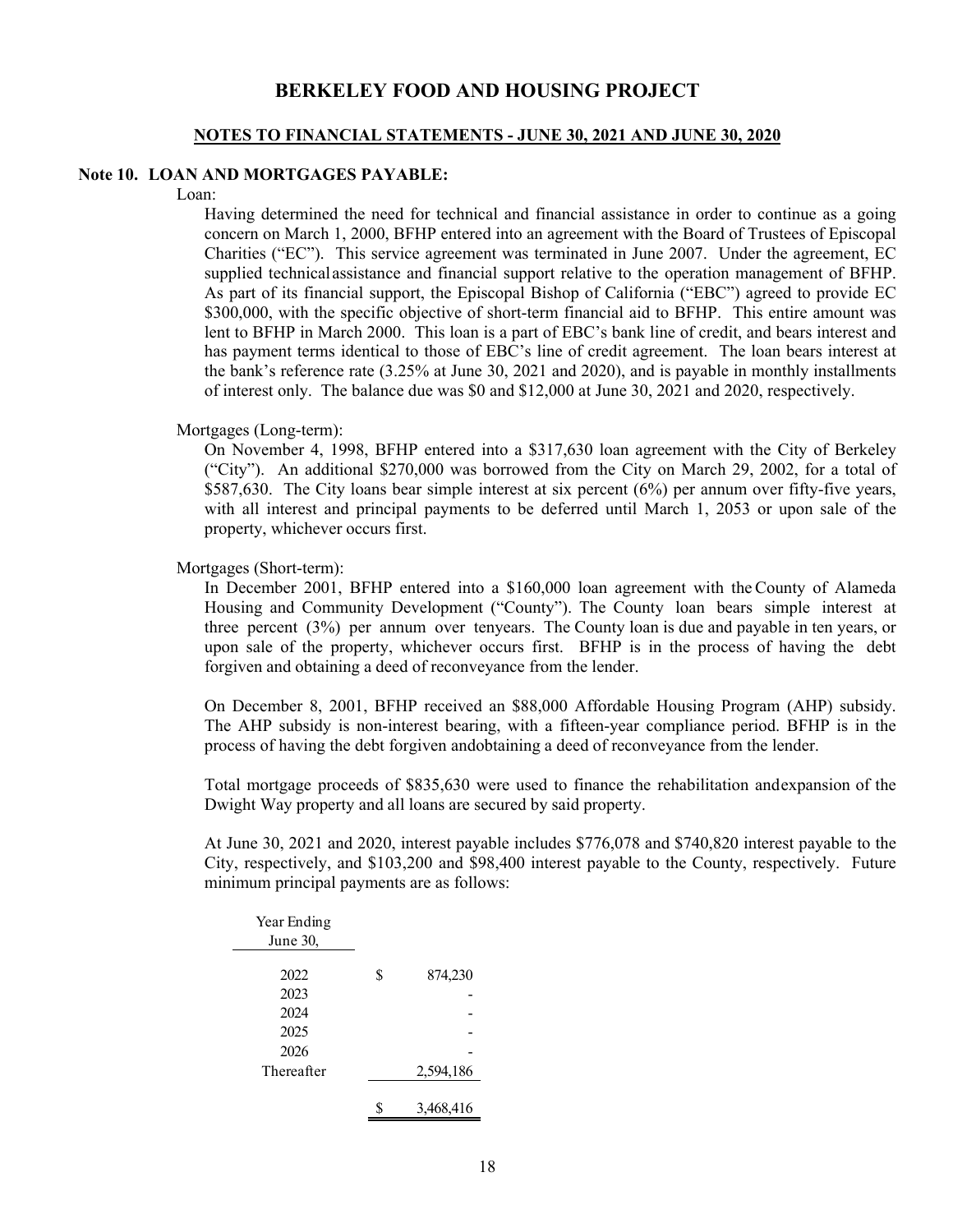### **NOTES TO FINANCIAL STATEMENTS - JUNE 30, 2021 AND JUNE 30, 2020**

# **Note 11. PAYCHECK PROTECTION PROGRAM LOAN:**

On April 30, 2020, the BFHP received loan proceeds in the amount of \$874,230 under the Paycheck Protection Program ("PPP").

The PPP, established as part of the Coronavirus Aid, Relief and Economic Security Act ("CARES Act"), provides for loans to qualifying businesses for amounts up to 2.5 times of the average monthly payroll expenses of the qualifying business. The loans and accrued interest are forgivable after 24 weeks as long as the borrower uses the loan proceeds for eligible purposes, including payroll benefits, rent and utilities, and maintains its payroll levels. The amount of loan forgiveness will be reduced if the borrower terminates employees or reduces salaries during the 24-week period. The unforgiven portion of the PPP loan was payable over two years at an interest rate of 1%, with a deferral of payments for the first six months.

The Organization received forgiveness on July 7, 2021 as it used the proceeds for purposes consistent with the PPP. The forgiven balance will be recognized as grant income in the year ended June 30, 2022.

## **Note 12. NET ASSETS WITH DONOR RESTRICTIONS:**

Net assets with donor restrictions consisted of the following at June 30, 2021:

|                                                  |    | June $30$ ,<br>2020 |    | Contributions |    | Released from<br>Restriction |    | June 30,<br>2021 |
|--------------------------------------------------|----|---------------------|----|---------------|----|------------------------------|----|------------------|
| Capital Campaign                                 | S  | 229,628             | S  | 184,471       | S  |                              | S  | 414,099          |
| Bob Woodruff                                     |    |                     |    | 100,000       |    | 1,019                        |    | 98,981           |
| <b>Restricted Fixed Assets</b>                   |    | 66,100              |    |               |    | 3,795                        |    | 62,305           |
| MPX - VETS - Feeding Appeal                      |    | 4,562               |    |               |    |                              |    | 4,562            |
| HUB Move-In Kit                                  |    | 450                 |    |               |    | 45                           |    | 405              |
| MRS - Feeding Appeal                             |    | 38,088              |    |               |    | 38,088                       |    |                  |
| MPX - West Davis                                 |    | 3,404               |    |               |    | 3,404                        |    |                  |
| Employment Service - TFA                         |    | 1,587               |    |               |    | 1,587                        |    |                  |
| <b>HUB Donor TFA</b>                             |    | 1,034               |    |               |    | 1,034                        |    |                  |
| Russell Street Resident - Project Peace - Garden |    | 335                 |    |               |    | 335                          |    |                  |
| Rest Food and Meal                               |    |                     |    | 76,407        |    | 76,407                       |    |                  |
| RSR-Kaiser Meal Program                          |    |                     |    | 25,000        |    | 25,000                       |    |                  |
| Shelter and ST Housing                           |    |                     |    | 18,356        |    | 18,356                       |    |                  |
| Lesher Foundation Grant                          |    |                     |    | 10,200        |    | 10,200                       |    |                  |
| Homeless Veterans                                |    |                     |    | 8,296         |    | 8,296                        |    |                  |
| Share the Spirit                                 |    |                     |    | 6,500         |    | 6,500                        |    |                  |
|                                                  | \$ | 345,188             | \$ | 429,230       | \$ | 194,066                      | \$ | 580,352          |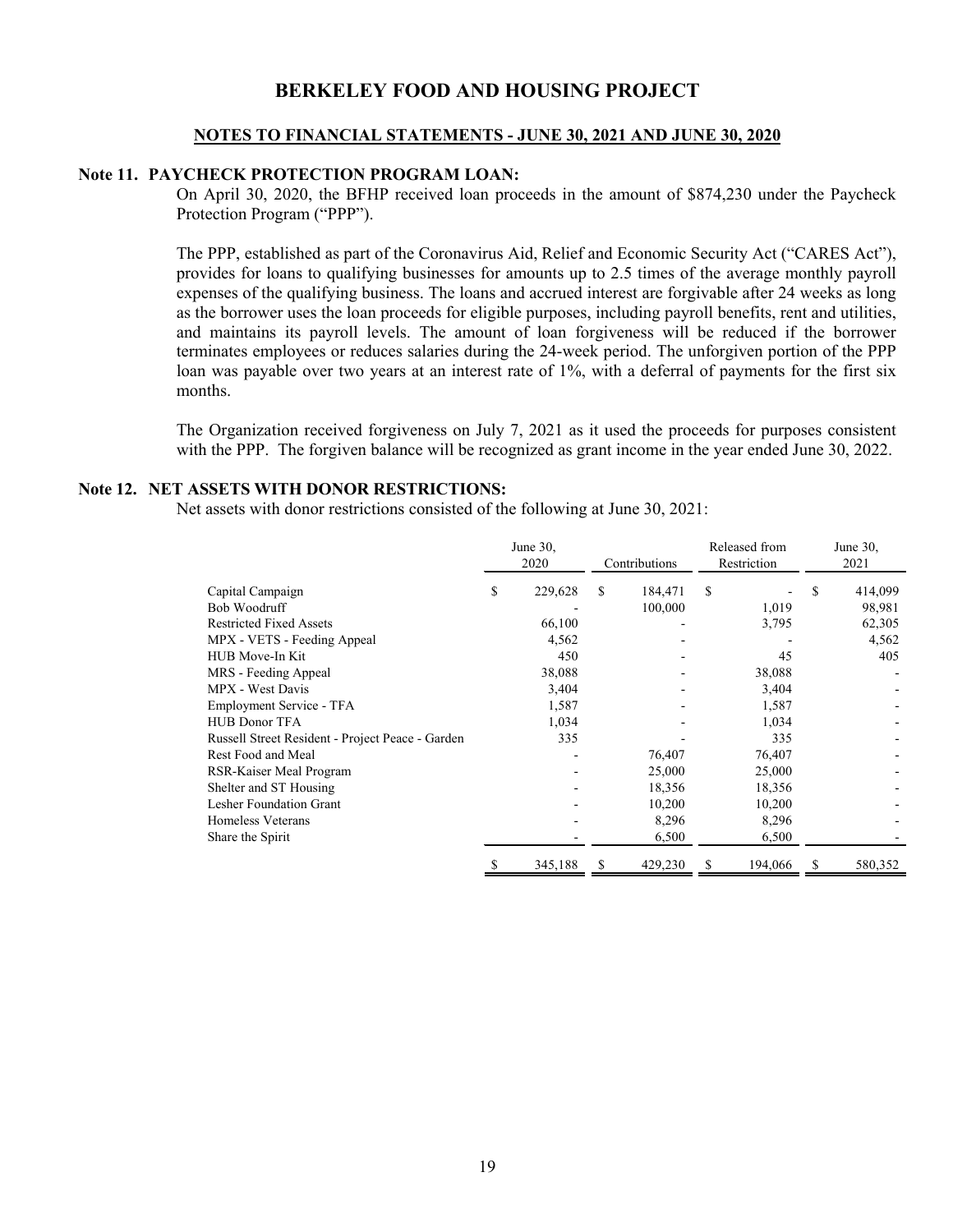#### **NOTES TO FINANCIAL STATEMENTS - JUNE 30, 2021 AND JUNE 30, 2020**

## **Note 12. NET ASSETS WITH DONOR RESTRICTIONS (Continued):**

Net assets with donor restrictions consisted of the following at June 30, 2020:

|                                                  | June 30, |           |    |               | Released from |             | June 30, |         |
|--------------------------------------------------|----------|-----------|----|---------------|---------------|-------------|----------|---------|
|                                                  |          | 2019      |    | Contributions |               | Restriction |          | 2020    |
| Capital Campaign                                 | \$       | 1,356,577 | S  | 100           | <sup>\$</sup> | 1,127,049   | \$       | 229,628 |
| <b>Restricted Fixed Assets</b>                   |          | 75,756    |    |               |               | 9,655       |          | 66,100  |
| MRS - Feeding Appeal                             |          |           |    | 42,293        |               | 4,205       |          | 38,088  |
| MPX - VETS - Feeding Appeal                      |          |           |    | 16,637        |               | 12,075      |          | 4,562   |
| MPX - West Davis                                 |          |           |    | 7,500         |               | 4,096       |          | 3,404   |
| Employment Service - TFA                         |          | 1,647     |    |               |               | 60          |          | 1,587   |
| <b>HUB Donor TFA</b>                             |          | 1,159     |    |               |               | 125         |          | 1,034   |
| HUB Move-In Kit                                  |          | 450       |    |               |               |             |          | 450     |
| Russell Street Resident - Project Peace - Garden |          | 446       |    |               |               | 112         |          | 335     |
| MPX - CM - Feeding Appeal                        |          | 16,637    |    | 2,902         |               | 19,540      |          |         |
| Celgene                                          |          | 16,588    |    |               |               | 16,588      |          |         |
| Dwight Way Single Room Occupancy                 |          | 1,093     |    | 3,245         |               | 4,338       |          |         |
| MRS - Dwight Shelters                            |          |           |    | 24,340        |               | 24,340      |          |         |
| MRS - Shelter & Short-term                       |          |           |    | 17,460        |               | 17,460      |          |         |
| MOS - Shelter & Short-term                       |          |           |    | 10,821        |               | 10,821      |          |         |
| VTH - Shelter & Short-term                       |          |           |    | 10,042        |               | 10,042      |          |         |
| <b>WOS</b>                                       |          |           |    | 9,306         |               | 9,306       |          |         |
| <b>MOS</b>                                       |          |           |    | 9,169         |               | 9,169       |          |         |
| MPX - Share the Spirit                           |          |           |    | 6,000         |               | 6,000       |          |         |
| MRS - Safeway                                    |          |           |    | 5,000         |               | 5,000       |          |         |
| MRS - Western Digital                            |          |           |    | 5,000         |               | 5,000       |          |         |
| RSRB - Safeway                                   |          |           |    | 5,000         |               | 5,000       |          |         |
| RSRB - Western Digital                           |          |           |    | 5,000         |               | 5,000       |          |         |
| WOS - Shelter & Short-term                       |          |           |    | 2,687         |               | 2,687       |          |         |
| <b>RH</b>                                        |          |           |    | 2,000         |               | 2,000       |          |         |
| MRS - Veterans Appeal                            |          |           |    | 1,440         |               | 1,440       |          |         |
| VTH - Veterans Appeal                            |          |           |    | 1,440         |               | 1,440       |          |         |
| MPX - CCC - Feeding Appeal                       |          |           |    | 1,302         |               | 1,302       |          |         |
| MRS - ACHS                                       |          |           |    | 700           |               | 700         |          |         |
|                                                  | S        | 1,470,353 | \$ | 189,385       | \$            | 1,314,550   | \$       | 345,188 |

## **Note 13. DONATED SERVICES, MATERIALS AND FACILITIES:**

BFHP receives donated services from a variety of unpaid volunteers assisting BHFP in its programs. No amounts have been recognized in the accompanying statements of activities because the criteria for recognition of such volunteer effort has not been satisfied.

Materials and food valued at \$76,361 and \$44,120 were donated to BFHP for the fiscal years ended June 30, 2021 and 2020, respectively. Donated professional services have been recognized as support and revenue, with an offsetting amount recognized as expenses, in the accompanying statements of activities. Donated materials were received and utilized by the various programs and for development purposes and have been allocated as program expenses accordingly.